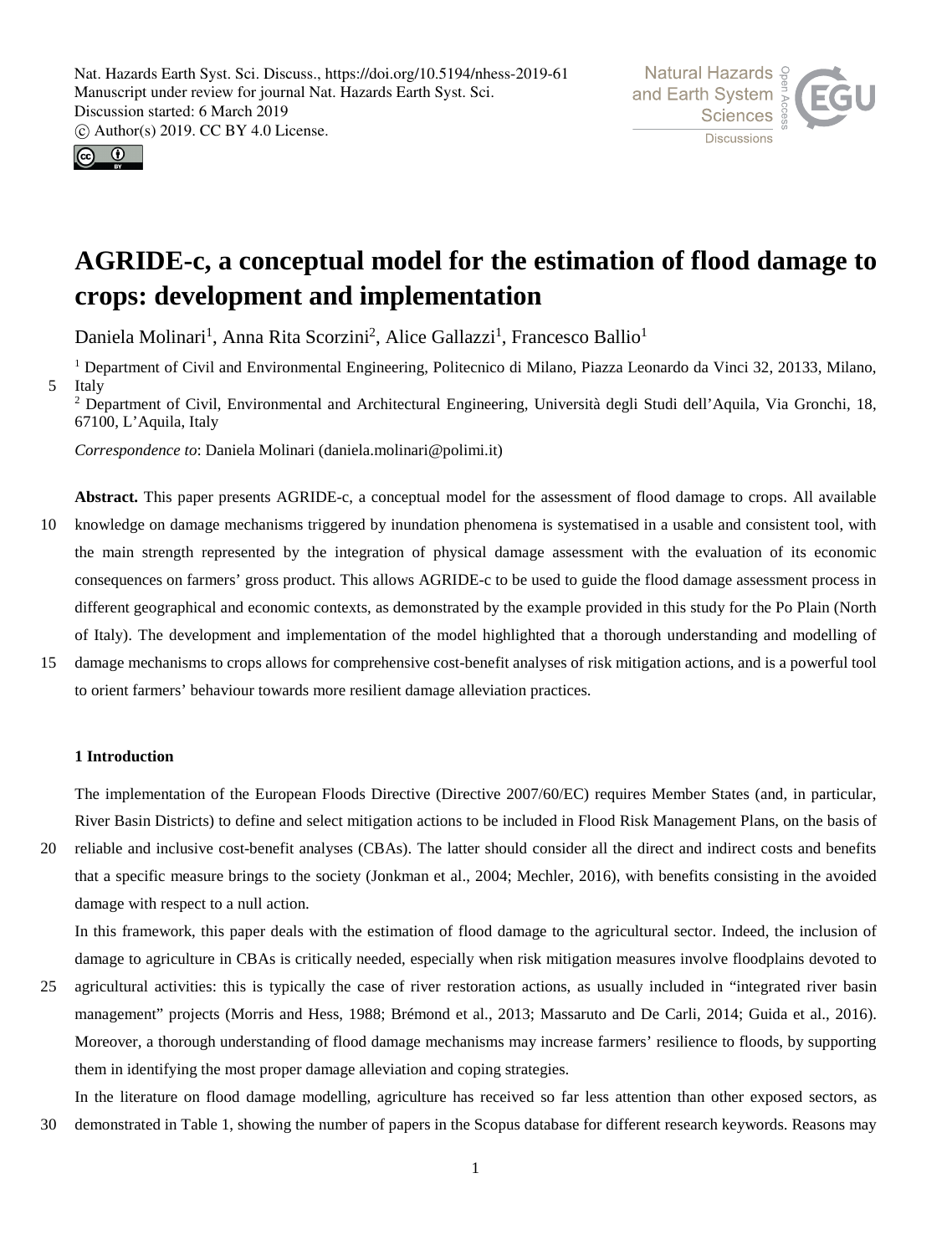



include: (i) the (perceived) minor importance of agricultural losses compared to that of other sectors, especially because flood damage assessments are usually carried out in urban areas (Fӧrster et al. 2008), (ii) the paucity of data for understanding damage mechanisms to agriculture and deriving prediction models and, finally, (iii) the insurance coverage for damage to farms, strongly incentivised at national level in many countries since the late nineties, that led most of public authorities

- 5 responsible for damage compensation to be less interested in the agricultural sector. Nonetheless, available damage models for agriculture are not only few in number but are also affected by many limitations, the major related to their local characteristics (i.e. the strong linkage with the context under investigation) and limited transferability to different contexts as wells as the lack of information/data for their validation. Accordingly, the first requirement for new models is their possible application in a wide variety of geographical and economic contexts. Experience gained in flood damage assessment for other sectors (typically
- 10 residences) highlighted that a broad generalisation is often not possible, as damage models must be able to capture the specificities of the investigated area, both in terms of hazard and vulnerability features (Cammerer et al., 2013). Still, a general conceptualisation of the problem at stake is conceivable in terms of main variables influencing the damage mechanisms, causeeffect relationships, etc.

Based on these considerations, this paper presents AGRIDE-c (AGRiculture DamagE model for Crops), a conceptual model

- 15 for the estimation of flood damage to crops. AGRIDE-c has the ambition of generality, i.e. to be valid in different geographical and economic contexts, supplying a useful framework to be followed any time the estimation of flood damage to crops is required, in which the main components of the problem at stake are identified as well as its relevant control parameters. While the model structure is generally valid, the analytical expression of its components is necessarily specific to the physical characteristics of the area as well as to the standards of the agricultural practices and to the type of crops under analysis. The
- 20 implementation of the conceptual framework of AGRIDE-c is exemplified in this paper in relation to the Po Plain North of Italy. The case study is completed with a spreadsheet (available at: http://www.floodimpatproject.polimi.it/?page\_id=652) for the calculation of damage to crops, which can be adapted to other contexts.

The paper is organised in four parts. Section 2 reviews the state of art on flood damage modelling to crops, as the starting point of the research. Section 3 presents the AGRIDE-c model, while Section 4 describes in detail its implementation in the Po Plain.

25 Section 5 provides a critical discussion on limits and strengths for the effective application of AGRIDE-c and conclusions are finally drawn in Section 6.

| Table 1. Papers in the Scopus database for different research keywords (last access: January 2019) |
|----------------------------------------------------------------------------------------------------|
|----------------------------------------------------------------------------------------------------|

| <b>Keyword search</b>               | <b>Number of papers</b> |
|-------------------------------------|-------------------------|
| "Flood damage"                      | 4036                    |
| "Flood damage" AND "crop"           | 81                      |
| "Flood damage" AND "agriculture"    | 71                      |
| "Flood damage" AND "building"       | 284                     |
| "Flood damage" AND "infrastructure" | 122                     |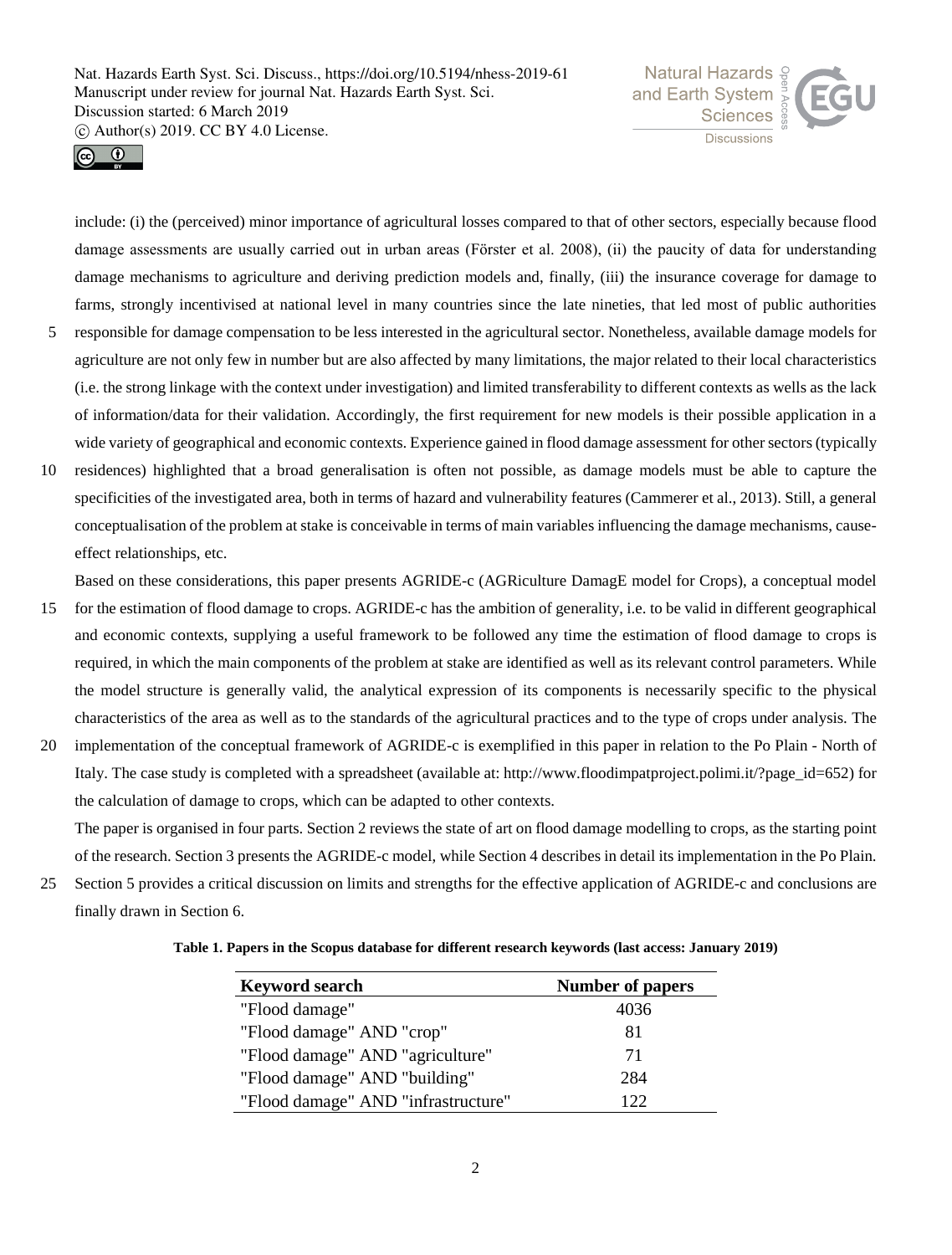



## **2 State of art on flood damage modelling for crops**

The main available damage models for crops are reported in Table 2. As an overall consideration arising from the analysis of the literature, it can be first underlined that assumptions at the base of many models are not adequately described, leaving uncertainties in the interpretation of the approach and possibly leading to incorrect implementation of the procedure for damage

5 assessment.

The analysis of Table 2 shows that main differences among models are related to the input variables describing the inundation scenario (hazard) as well as the response of the exposed elements to flooding (vulnerability). Beyond hazard parameters usually considered in damage modelling for other exposed sectors (i.e., water depth, flow velocity, flood duration, sediment and contaminant load), for crops a key role is played by the period of the year, generally the month, of the flood event, as damage

- 10 is strongly dependent on crop calendars (USACE, 1985; Morris and Hess, 1988; Hussain, 1996; RAM, 2000; Citeau, 2003; Dutta et al., 2003; Fӧrster et al., 2008; Agenais et al., 2013; Shrestha et al., 2013; Vozinaki et al., 2015; Klaus et al., 2016) that, in their turn, depend on the climate of a region: this is one of the reasons which makes damage models for crops strongly context specific. Indeed, crop calendars delineate the vegetative stage of the plants at the time of the flood (which strongly affects the damage suffered by the plants) for any crop type, the latter being the only vulnerability parameter often considered
- 15 by the models. In the case of meso-scale models (Kok et al., 2005; Hoes and Schuurmans, 2006), this parameter is replaced by the agricultural land-use. No model in Table 2 considers instead the behaviour of farmers after the occurrence of the flood (e.g. the decision of abandoning the production or to continue with increasing production costs) which has been shown to strongly influence the damage sustained by the farm (Pangapanga et al., 2012; Morris and Brewin, 2014). With respect to the approach, only few literature models are directly derived from field observations of flood consequences on
- 20 crops: this is mainly due to the scarcity of ex-post damage data (Brémond et al., 2013) for models derivation/calibration. In fact, most of the models adopt a synthetic approach based on the expert investigation of causes and consequences of damage. In this regard, some models in Table 2 are labelled as "physically based", i.e., damage is first described in terms of physical susceptibility of the crop and consequent yield reduction, and then converted into economic impact on farmer's income. Instead, in "cost based" models damage is assessed considering only production costs sustained by farmers during the year, by
- 25 implicitly assuming (according to our interpretation) that the yield is totally lost in case of flood. Whatever the adopted approach, a comprehensive model for damage to crops should consider the (inter)correlation between the two aspects: actual yield reduction, as a function of hazard and vulnerability variables, and saved/increased production costs due to the occurrence of the flood (Pivot and Martin, 2002; Posthumus et al., 2009; Morris and Brewin, 2014).

With respect to the monetary evaluation, damage can be expressed as percentage of the gross profit (USACE, 1985; RAM,

30 2000; Agenais et al., 2013; Shrestha et al., 2013) or of the turnover (Citeau, 2003; Dutta et al., 2003; Fӧrster et al., 2008; Vozinaki et al., 2015; Klaus et al., 2016) for the farmer. From another point of view, some models express damage in absolute terms (thus depending on local prices and costs) while others in relative terms, as a percentage of a maximum exposed value.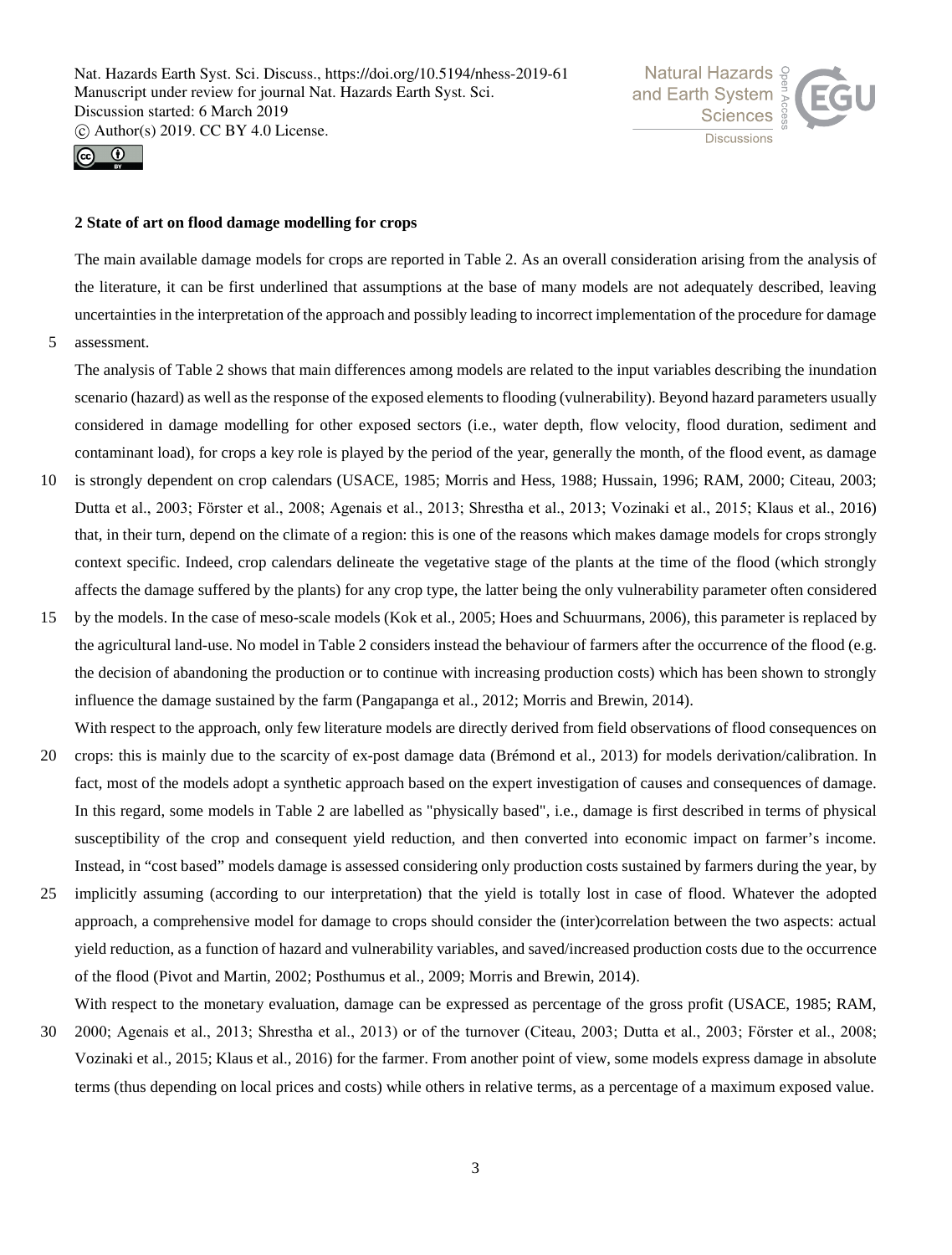



|                                                                |                                                                                                                                                 | <b>Hazard</b>                                                                                    | <b>Vulnerability</b> |                                      | <b>Modelling approach</b>                                                                                                                                                             | <b>Monetary</b>                                             |                   |  |  |
|----------------------------------------------------------------|-------------------------------------------------------------------------------------------------------------------------------------------------|--------------------------------------------------------------------------------------------------|----------------------|--------------------------------------|---------------------------------------------------------------------------------------------------------------------------------------------------------------------------------------|-------------------------------------------------------------|-------------------|--|--|
| <b>Study and country</b>                                       | Crop types                                                                                                                                      | parameters                                                                                       | aspects              | <b>Empirical vs. expert</b><br>based | Cost vs. physically<br>based                                                                                                                                                          | evaluation approach                                         | <b>Validation</b> |  |  |
| AGDAM/<br>Hazus<br>(USACE<br>1985<br><b>USA</b>                | Generic crop                                                                                                                                    | Duration, time of<br>occurrence<br>(month)                                                       | Crop type            | Not specified                        | Cost<br>based<br>(supposed)                                                                                                                                                           | Relative - Damage as<br>a percentage of the<br>gross profit | Not specified     |  |  |
| Morris<br>and<br>Hess<br>$(1988) - UK$                         | Grassland                                                                                                                                       | Time<br>οf<br>occurrence<br>in<br>(expressed<br>of<br>terms<br>vegetative stage)                 | Vegetative stage     | Expert based                         | Physically based (i.e.<br>functions<br>damage<br>give yield reduction<br>due to the flood $+$<br>information<br>on<br>additional/saved<br>costs)                                      | Absolute                                                    | No                |  |  |
| (1996)<br>Hussain<br>$\overline{a}$<br>Bangladesh              | Rice                                                                                                                                            | Water<br>depth,<br>duration, sediment<br>concentration,<br>time of occurrence<br>(growing stage) | Vegetative stage     | Expert based                         | Physically based (i.e.<br>functions<br>damage<br>supply yield reduction<br>because of the flood)                                                                                      | Relative<br>N <sub>o</sub><br>monetary evaluation           | No                |  |  |
| RAM (Read Sturgess<br>Associates<br>and<br>(2000)) - Australia | Grassland.<br>generic crop                                                                                                                      | Duration, time of<br>occurrence<br>(month)                                                       | Crop type            | Expert based                         | Cost based                                                                                                                                                                            | Absolute - Damage as<br>a percentage of the<br>gross profit | Not specified     |  |  |
| (2003)<br>Citeau<br>$\overline{\phantom{a}}$<br>France         | Maize                                                                                                                                           | Water<br>depth,<br>duration, velocity,<br>time of occurrence<br>(month)                          | Crop type            | Expert based                         | Cost<br>based<br>(supposed)                                                                                                                                                           | Relative - Damage as<br>a percentage of the<br>turnover     | N <sub>o</sub>    |  |  |
| Dutta et al. (2003) -<br>Japan                                 | Beans,<br>Chinese<br>cabbage,<br>dry<br>crops, melon,<br>paddy,<br>vegetable with<br>roots,<br>sweet<br>potato,<br>green<br>leave<br>vegetables | Water<br>depth,<br>duration, time of<br>occurrence<br>(month)                                    | Crop type            | Empirical                            | Not specified; in fact,<br>the model can be<br>adapted to both a cost<br>based and a physically<br>based approach by<br>varying the loss factor<br>related to the time of<br>the year | Relative - Damage as<br>a percentage of the<br>turnover     | No                |  |  |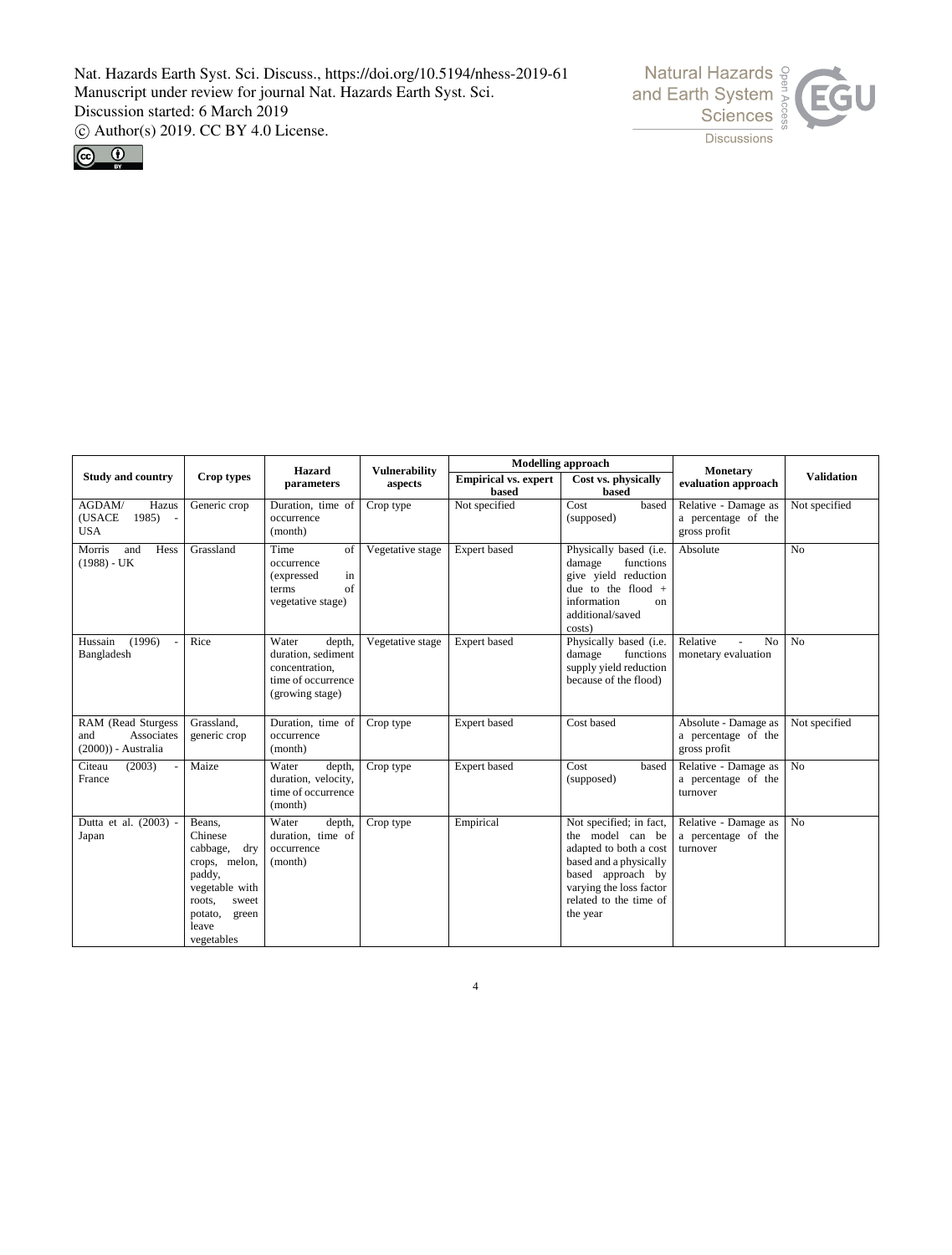



| Standard<br>method<br>(Kok et al. (2005)) -<br>The Netherlands                 | Generic<br>agricultural<br>land                                                                                                                          | Water depth                                                                                                | Agricultural<br>land use          | Expert based                            | Not specified                                                                                                                                                                  | Relative<br>Not<br>specified                               | Not specified               |
|--------------------------------------------------------------------------------|----------------------------------------------------------------------------------------------------------------------------------------------------------|------------------------------------------------------------------------------------------------------------|-----------------------------------|-----------------------------------------|--------------------------------------------------------------------------------------------------------------------------------------------------------------------------------|------------------------------------------------------------|-----------------------------|
| <b>Hoes and Schuurmans</b><br>(2006)<br>The<br>Netherlands                     | Maize.<br>orchards,<br>cereals, sugar<br>beet, potatoes,<br>other crops,                                                                                 | Water depth                                                                                                | Agricultural<br>land use          | Not specified                           | Not specified                                                                                                                                                                  | Relative<br>$-Not$<br>specified                            | N <sub>o</sub>              |
| Förster et al. (2008),<br>Klaus et al. (2016) -<br>Germany                     | Grain<br>crops<br>(wheat,<br>rye,<br>barley,<br>corn),<br>oilseed plants<br>(canola), root<br>crops<br>(potatoes and<br>beets)<br>sugar<br>and grassland | Duration, time of<br>occurrence<br>(month)                                                                 | Crop type                         | (empirically-<br>mixed<br>expert based) | Cost<br>based<br>(supposed)                                                                                                                                                    | Relative - Damage as<br>a percentage of the<br>turnover    | Yes, for one flood<br>event |
| Agenais et al. (2013) -<br>France                                              | Wheat, barley,<br>canola,<br>sunflower.<br>maize,<br>vegetables,<br>grassland,<br>alfalfa                                                                | Water<br>depth,<br>duration, time of<br>occurrence (week)                                                  | Crop<br>type,<br>vegetative stage | expert based                            | Physically based (i.e.<br>functions<br>damage<br>give yield reduction<br>due to the flood $+$<br>information<br>is<br>supplied<br>on<br>additional/saved<br>cultivation costs) | Relative - Damage as<br>reduction of the gross<br>profit   | N <sub>0</sub>              |
| Shrestha<br>al.<br>et<br>(2013)<br>Mekong<br>$\overline{\phantom{a}}$<br>Basin | Rice                                                                                                                                                     | Water<br>depth,<br>duration, time of<br>occurrence<br>(expressed<br>in<br>of<br>terms<br>vegetative stage) | Vegetative stage                  | Not specified                           | Not specified                                                                                                                                                                  | Relative - Damage as<br>reduction<br>of<br>the<br>turnover | Yes (partial)               |
| Vozinaki et al. (2015)<br>- Greece                                             | tomatoes,<br>green<br>vegetables                                                                                                                         | Water depth, flow<br>velocity, time of<br>occurrence<br>(month)                                            | Crop<br>type,<br>vegetative stage | Expert based                            | Physically based (i.e.<br>damage<br>functions<br>supply yield reduction<br>due to the flood)                                                                                   | Relative - Damage as<br>a percentage of the<br>turnover    | No                          |

**Table 2. Analysis of state-of-art flood damage models for crops**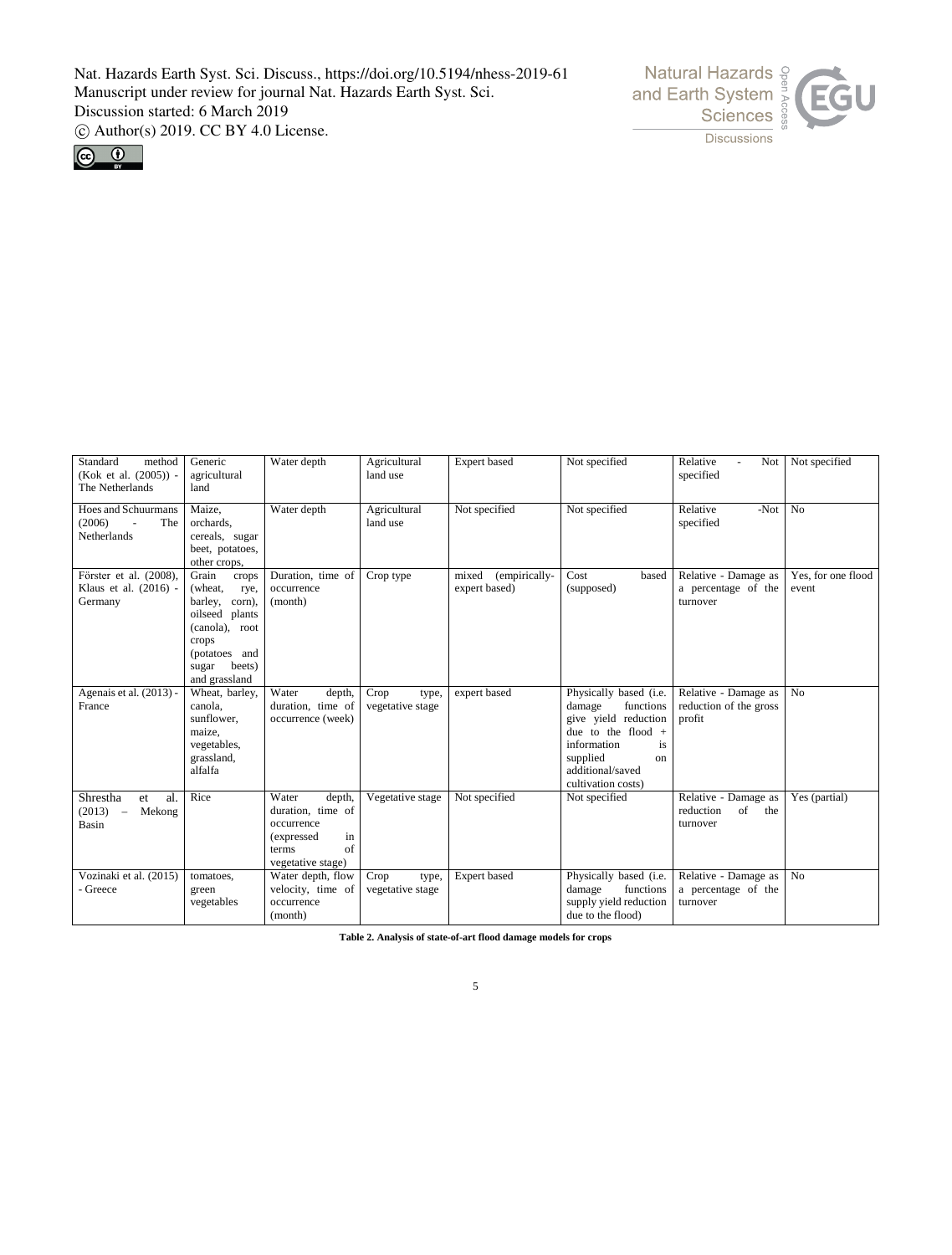



Finally, last column of Table 2 indicates that damage models for the agricultural sector are hardly validated, mainly due to the scarcity of ex-post damage data discussed before; a partial exception is represented by the models by Förster et al. (2008) and Shrestha et al. (2013).

Overall, the state of art depicts a fragmented scenario, characterised by the existence of few, case-specific and poorly

- 5 documented models, only partly capturing the available knowledge on flood damage to crops, due to several simplifying assumptions. In this context, the use of existing models for the assessment of flood damage outside the contexts for which they were proposed is not a feasible option. Indeed, limited information on the rationale behind model development, like for instance on the adopted approach (whether empirical or synthetic, and, in the second case, whether physically or cost based), on the components of the model (in terms, e.g., of included cost items, modelled physical processes), and on the characteristics of the
- 10 region for which the model was derived (in terms of crop calendars, standard agricultural practices, etc.) prevents the identification of those models that may be suitable to be applied in a given study area. Nonetheless, it is not possible to implement existing models as "black box" models" (for example, for a preliminary estimation of damage) due to the lack of ex-post damage data for their validation.

In order to exemplify possible problems arising in the application of existing models, we tested the approaches proposed by

15 Agenais et al. (2013) and Fӧrster et al. (2008) to estimate the relative damage to a 1 ha maize plot. The implementation was quite straightforward as both models supply damage in relative terms. Although the models are theoretically comparable, as they refer to similar contexts (France and Germany), sharing both climate characteristics and crop calendars (for maize, seeding in April and harvest in September/October), they produced significantly different results, as reported in Figure 1, where the models are applied for three different values of the water depth and two different flood durations.



**Figure 1. Comparison between relative damage supplied by Agenais et al. (2013) and Forster et al. (2008) for a 1 ha maize plot, for two values of flood durations and three values of water depth**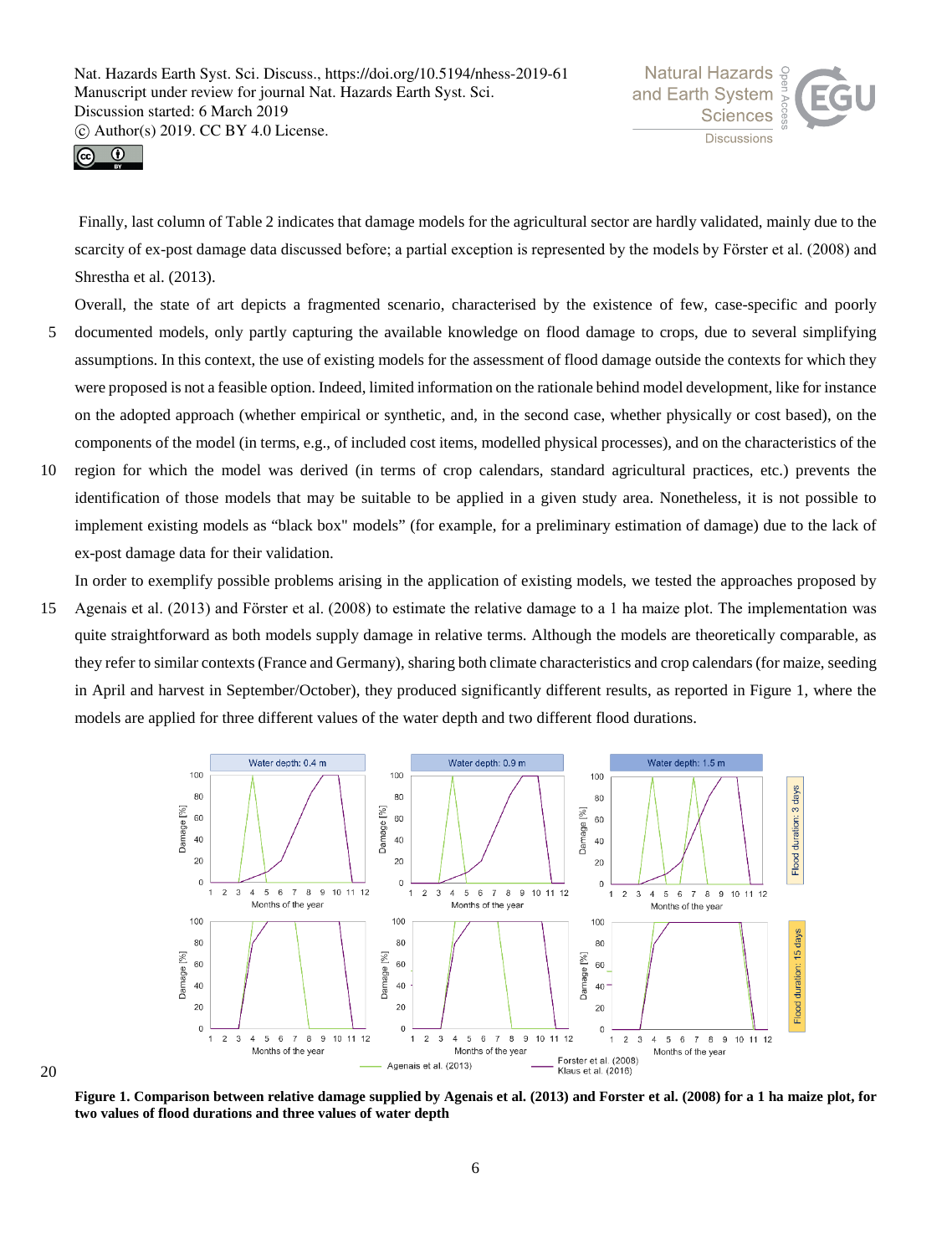



For example, for short duration floods (d=3 days), Agenais et al. estimate the maximum damage in April for shallow water depths with a further peak of damage in July for higher water depths, while Förster et al. estimate the maximum damage in September-October, whatever is the value of the water depth.

The main reason for this inconsistency lays in the different modelling approach adopted by the two models: physically-based

- 5 in the case of Agenais et al. and cost-based in the case of Förster et al.. Coherently, Agenais et al. estimate the maximum damage in correspondence of the most fragile vegetative phases of the crop, i.e. the growth (March-May) and the flowering (June-August), while Fӧrster et al. well reproduce increasing costs sustained by farmers during the vegetative cycle, resulting in maximum damage at the harvesting phase (September-October). A further source of inconsistency among the two models is related to the different set of input variables, as Agenais et al. consider water depth as a control parameter, while Föster et
- 10 al. do not, thus leading to different damage estimation even for a given flood duration. At last, a further source of error may be represented by the conversion from relative to absolute damage; indeed, while the relative model by Agenais et al. is derived by referring to the gross profit, the relative model by Fӧrster et al. refers to the turnover. Given that conventions do not exist on how translating relative damage into absolute terms, the choice of the wrong reference value could amplify inconsistency between the two approaches.
- 15 In view of the above considerations, there is a need to organise available knowledge on flood damage mechanisms in a comprehensive and general framework that can be adapted to any context, by taking into account the specificities of the area under investigation. This was the main reason which led us to develop the AGRIDE-c model, described in detail in the next section.

## **3 Conceptual model of AGRIDE-c**

- 20 AGRIDE-c has been developed by adopting an expert-based approach, encapsulating and systematising all the available knowledge on damage mechanisms triggered by inundation phenomena, as well as on their consequences in terms of income for the farmers. Information has been derived by a thorough investigation of the literature (Section 2) and by consultation with experts (i.e. agronomists and representatives of the authorities responsible for agricultural damage management and compensation). The result is a general, conceptual model, which identifies the different aspects to be modelled for the
- 25 assessment of flood damage to crops, their (inter)connections as well as the variables at stake. Still, as stressed before, the implementation of the model (that is the derivation of an analytical expression for each of its components) must be context specific, as damage to crops depends on many local features that cannot be generalised. An example of the implementation of the model is supplied in Section 4.
- The structure of AGRIDE-c is depicted in detail in Figure 2. Absolute damage (D) for an individual farmer is expressed as the 30 difference between the reduction in the turnover (∆T) and the increase/decrease in production costs (∆PC), as a consequence of the flood of a specific crop. This is equal to consider absolute damage as the change in the gross profit ( $GP = T-PC$ , where  $T=$  turnover and  $PC =$  production costs) due to the flood, compared to the case when no flood occurs (i.e., Scenario 0):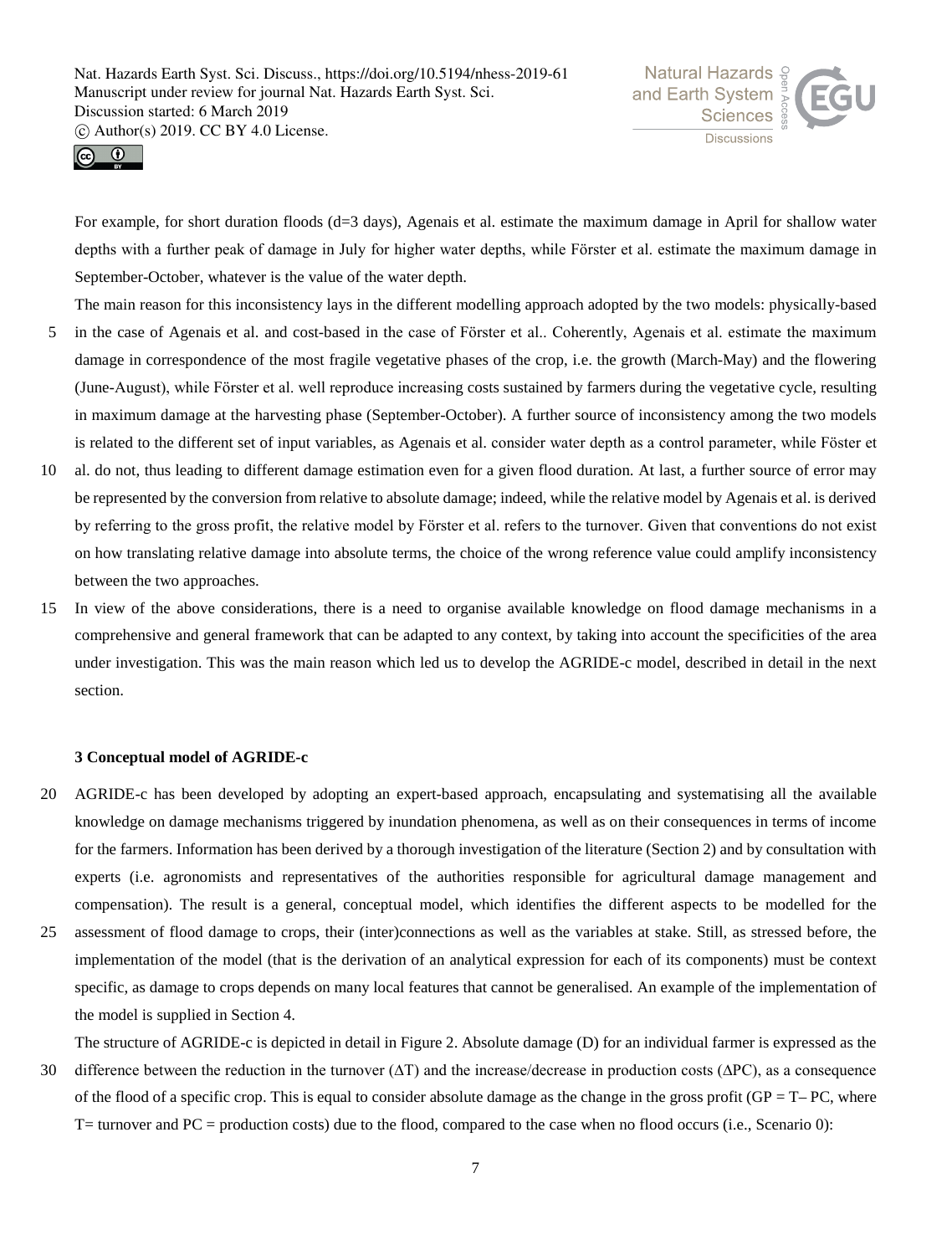





**Figure 2. Conceptual model of AGRIDE-c**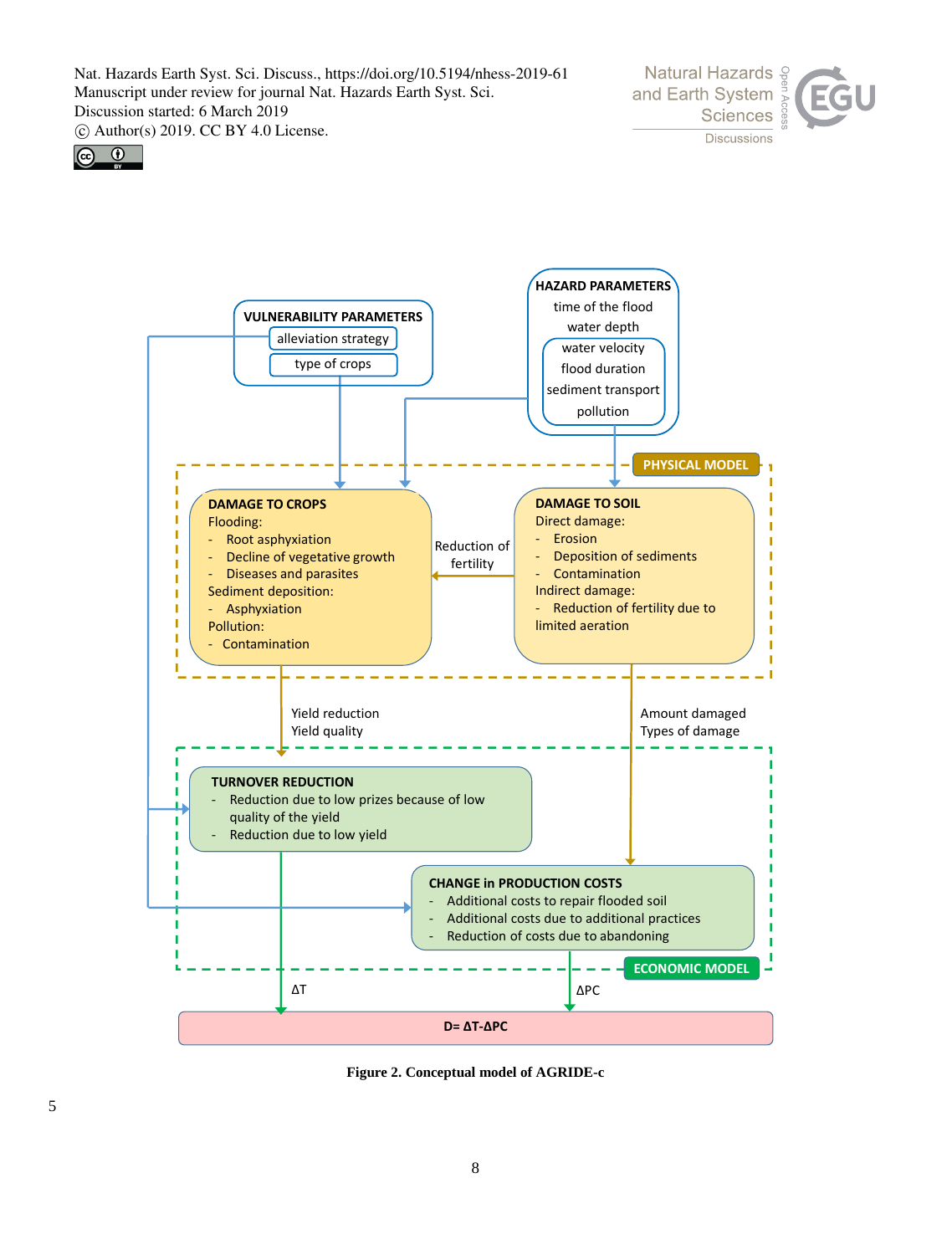



$$
D = GP_{\text{noflood}} - GP_{\text{flood}} = (T_{\text{noflood}} - T_{\text{flood}}) - (PC_{\text{noflood}} - PC_{\text{flood}}) = \Delta T - \Delta PC
$$
 (1)

Accordingly, relative damage (d) can be obtained by dividing the absolute damage by the gross profit in the Scenario 0

$$
5 \quad (\text{GP}_{\text{noflood}})
$$

$$
d = D/GP_{\text{nonload}} \tag{2}
$$

AGRIDE-c includes a physical and an economic model to evaluate the absolute damage; the first provides information on the physical damage, while the second converts the physical effects of the flood into monetary terms. In this way, the problems of consistency among physically-based and cost-based models discussed in Section 2 are overcome, being both aspects taken into

10 account.

Physical damage to crops depends, on the one hand, on the direct contact of the flooding water with the plants; on the other hand, damage to other components/elements of the farm may induce additional damage to crops, as, for instance, damage to soil that may imply a reduction in soil fertility, and damage to machineries and equipment (e.g. the irrigation plant), that may prevent cultivation for a while. Among these, AGRIDE-c considers only the damage to soil. This choice derives from the

- 15 evidence that, during a flood, damage to soil and plants occurs always at the same time differently from damage to the other components which can occur or not, independently from the damage to plants; as a consequence, damage to soil and plants is modelled together, while damage to the other components can be modelled as separated factors. The physical model of AGRIDE-c (identified by the yellow dashed box in Figure 2) is therefore composed of two sub-models, for the evaluation of physical damage to crops (i.e. the plants) and to soil, respectively.
- 20 The model for the assessment of the physical damage to crops calculates the reduction in the amount and quality of the harvest due to the flood, as a function of the features of the flood (i.e. time of occurrence and intensity) and of the type of affected crop. Indeed, the occurrence and the severity of damage mechanisms leading to yield decline (like root asphyxiation, contamination, development of diseases and parasites) mainly depend on flood intensity, i.e. water depth, water velocity, flood duration, sediment and contaminants load; still, different crops withstand flood impacts in different ways according to their
- 25 physical features as well as their vegetative stage at the time of occurrence of the flood (Rao and Li, 2003; Setter and Waters, 2003; Zaidi et al., 2004; Araki et al., 2012; Ren et al., 2016). The model for the assessment of physical damage to soil calculates instead the amount of soil that is damaged and the kind(s) of damage suffered by the soil, i.e. erosion, deposition of sediments, contamination (on which costs for soil restoration depend),

as well as the consequent reduction in soil fertility (which affects the quality and the quantity of the harvest), as a function of 30 the duration of the flood, the water velocity, the sediment and the contaminants loads.

The economic model of AGRIDE-c (identified by the green dashed box in Figure 2) consists of two sub-models as well: one for the evaluation of the reduction in the turnover and one for the assessment of the increase/decrease in production costs, compared to the Scenario 0 (i.e. no flood). The first model calculates ∆T as the reduction in the turnover due to a reduced yield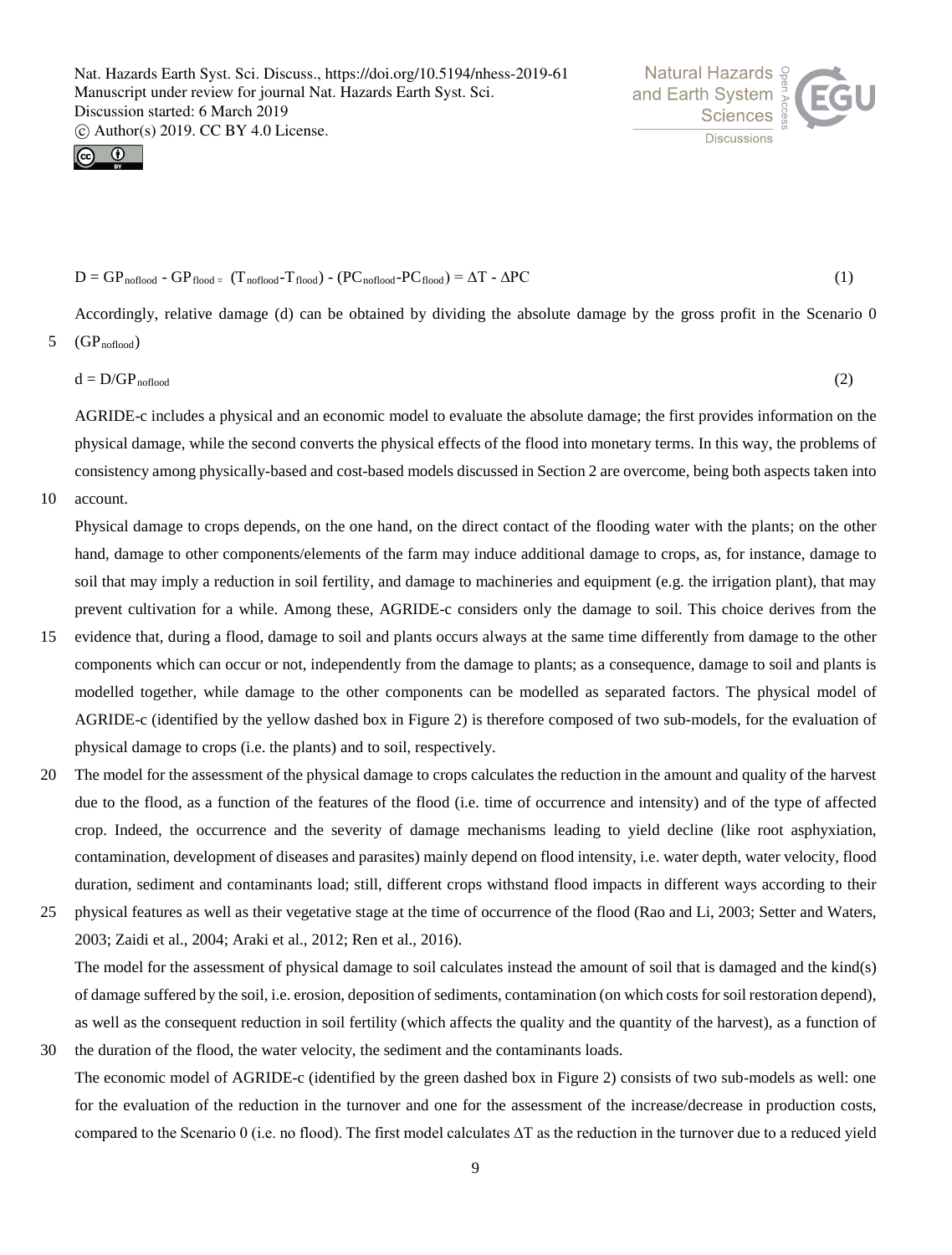



and to a decrease in the price of the crops because of a lower quality harvest; the second model evaluates ∆PC as the additional costs required to restore the flooded soil and to carry out additional cultivation practices for continuing the production (typically, reseeding), as well as saved costs in the case of abandoning. Indeed, farmers can react in different ways to alleviate flood damage, according to the vegetative stage of the plant at the occurrence of the flood, and of the physical damage suffered

- 5 by the plant. The first possible strategy is continuing when flood damage implies none or minor yield loss. The second strategy is reseeding a new (late) crop; this strategy is possible only in certain periods of the year according to the vegetative cycle of the crop under investigation. Finally, when the yield loss is severe, farmers can decide to abandon the production. ∆PC strongly depends on the strategy adopted by the farmer as well as the actual yield loss. For example, after an event causing a physical loss corresponding to 50% of the expected yield, a farmer can decide to continue the production or to abandon it; in the first
- 10 case, the yield reduction will be just 50% of the expected yield, while the farmer must sustain all the costs which are still necessary to conclude the vegetative cycle; the second case will result instead in a total crop loss (100%) and in the saving of part of the production costs.

## **4 Implementation of the model for the Po Plain**

As previously discussed, while the conceptual structure of AGRIDE-c has a general validity for different geographical and 15 economic contexts, the analytical expression of its sub-models must be context specific. In this section, we provide an example of implementation for the Po Plain - North of Italy which can serve as guidance for the definition of the sub-models of AGRIDE-c in any other region.

The first step for the development of the model in a given area consists in the identification of the typical features of flood events occurring in the area as well as the main cultivated crops. The second step consists in the calculation of the gross profit

20 for the farmer in the Scenario 0, by considering the amount of production (yield), selling prices of the crops, time and costs of cultivation practices in the absence of any flood. Third, analytical expressions for all the processes shown in Figure 2 are derived and then, starting from the Scenario 0, flood effects on crops (i.e. the damage) are evaluated for different times of occurrence, flood intensities, and damage alleviation strategies.

## **4.1 Hazard and vulnerability features in the Po Plain**

- 25 In order to identify the representative features of the floods and the main crops cultivated in the investigated area, we chose the Province of Lodi (Lombardia Region) as representative of hazard phenomena and agricultural activities in the Po Plain. As regards the hazard, the investigation of the last significant event occurred in the province, i.e. the flood of the Adda River in November 2002 (AdBPo, 2003; AdBPo, 2004; Rossetti et al., 2010; Scorzini et al,, 2018), highlighted riverine long-lasting floods, characterised by medium to high water depths (mean value: 0.9 m), low flow velocities (mean value: 0.2 m/s) and low
- 30 sediment and pollution loads in the flooded areas as typical of the region; accordingly, main hazard parameters to be included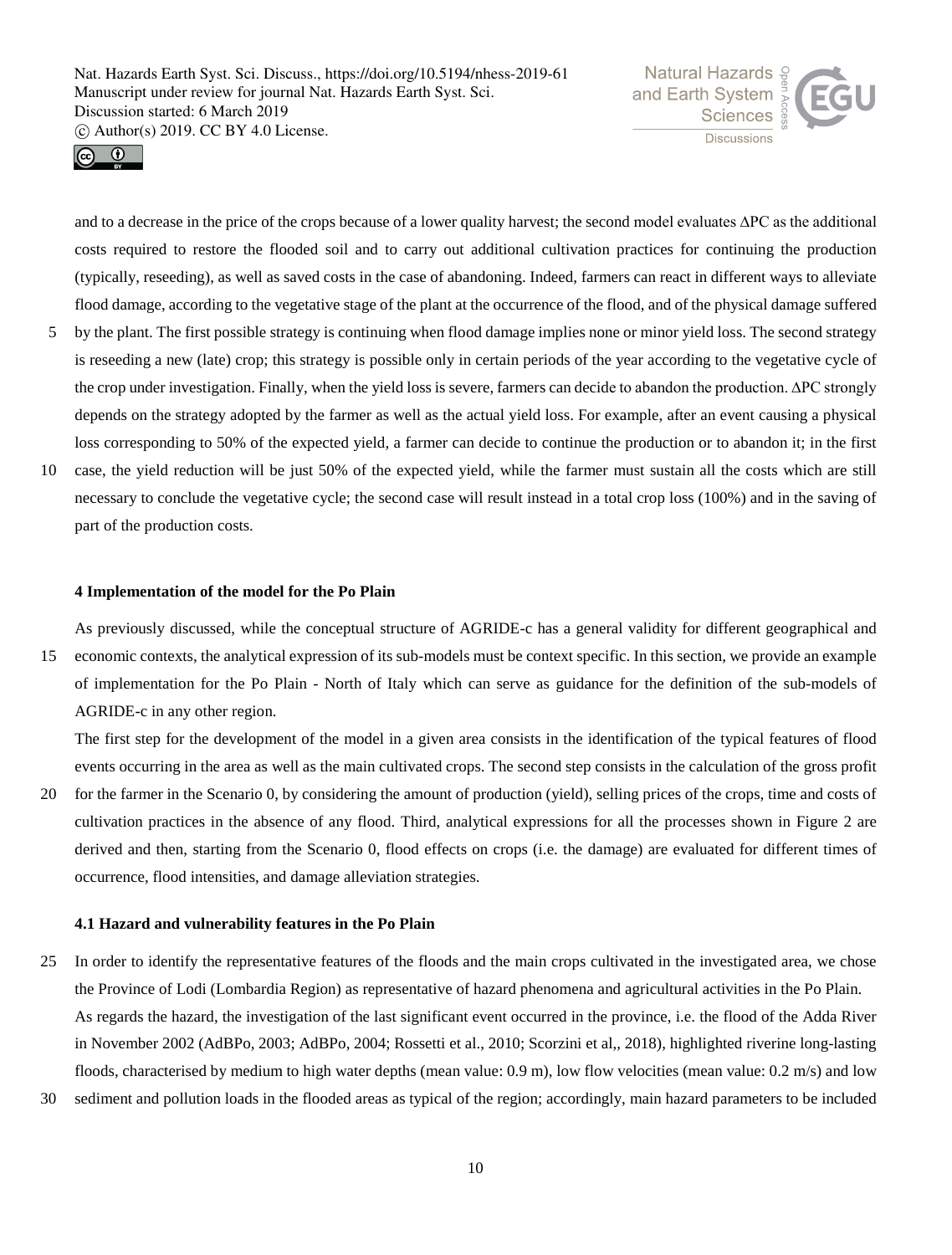



in the analytical expression of AGRIDE-c for the Po Plain are limited to water depth, flood duration and time (month) of flood occurrence.

On the other hand, the analysis of the agricultural cadastral data (supplied by the Regional Authority) in a buffer of 1 km around the Adda River, indicated grain maize, wheat, barley and grassland as the most common crops in the area; still, for the

5 sake of being concise, only the model for maize is discussed hereinafter, while those related to other crops are reported in the supplement.

## **4.2 Characterisation of the Scenario 0**

The Scenario 0 is characterised in terms of the annual gross profit for the farmer, per hectare, in the case no flood occurs; this implies the estimation of the annual turnover and the distribution of production costs over the year.

- 10 Given that only one vegetative cycle of grain maize is possible in the Po Plain in one year, the turnover is estimated as the product between the average yield and price for grain maize over the last five years (data sources: Regione Lombardia and Borsa Granaria di Milano), equal to 175 q/ha and 16.92  $\mathcal{Q}_q$ , respectively. In addition, we also consider the annual EU contributions for agriculture as a further income for the farmer and, in detail, the subsidies given to agricultural activities in case of the application of conservation tillage (i.e. minimum tillage) and crop rotation, equal respectively to 300 and 150  $\oplus$ ha
- 15 (data source: PSR Programma di Sviluppo Rurale, Regione Lombardia: http://www.psr.regione.lombardia.it). Concerning production costs, the type, period of the year and costs of the different cultivation practices for grain maize are identified with the support of discussions with experts and consultation of regional price books. The results of the survey are summarised in Figure 3, which reports the distribution of costs over the year, with indication of the corresponding vegetative stages of the plant.



**Figure 3. Production costs over the year for grain maize, in case of minimum tillage technique**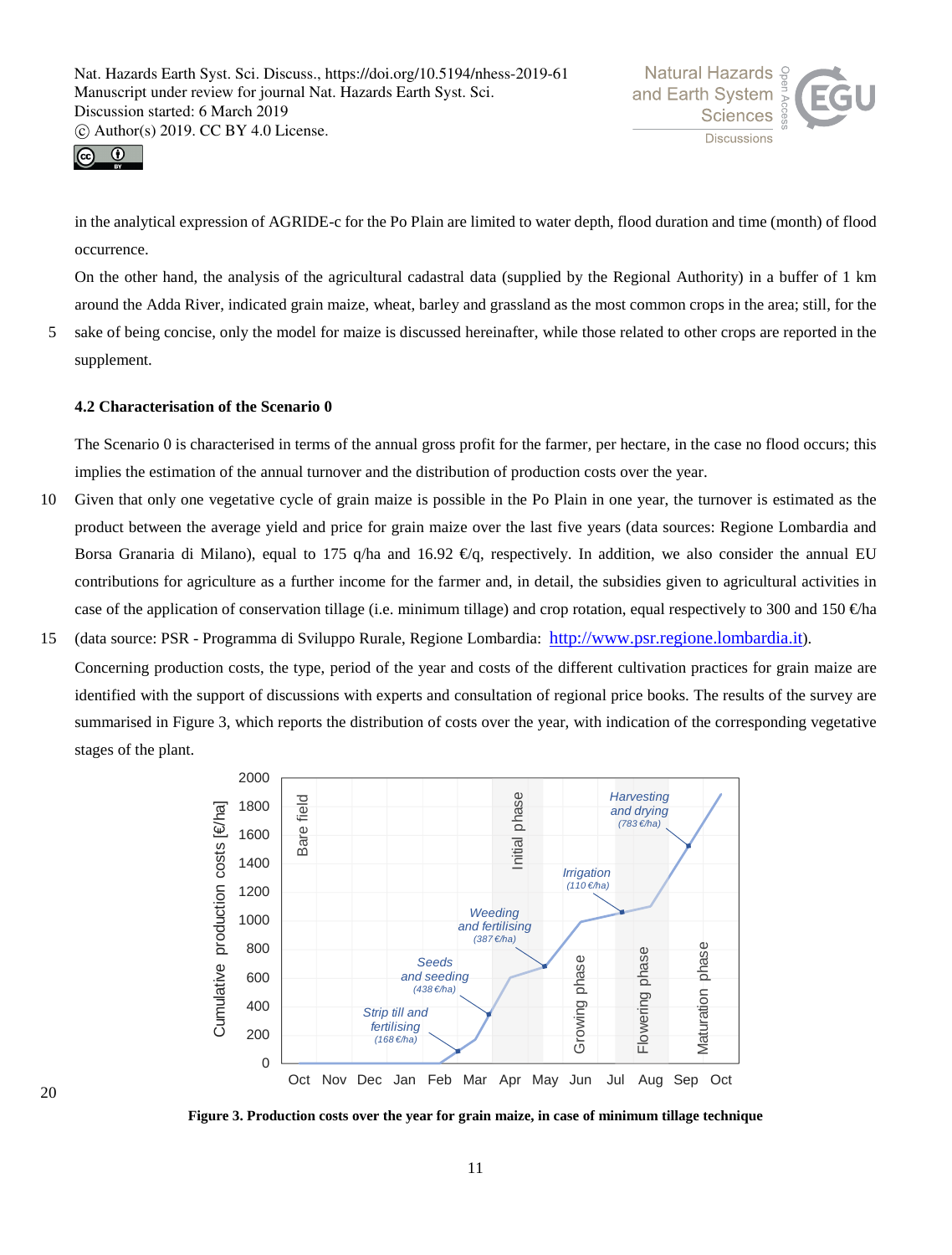



Finally, fixed costs sustained by farmers (like management costs) are assumed to be a portion (5%) of the turnover. Based on these data, the analysis results in a gross profit for the famer in case of no flood equal to 1376  $\oplus$ ha per year.

# **4.3 Damage to crops**

Physical damage to crops is estimated by adopting the model developed in France by Agenais et al. (2013). This choice is

- 5 supported by different considerations. First, the independent hazard variables considered by the authors (for maize: water depth and flood duration) are coherent with the typical flooding characteristics identified for the Po Plain (Section 4.1), i.e. riverine long-lasting floods. Second, their model can be easily transferred to other regions, independently from crop calendars, as they use the vegetative phases of the plant (and not the months of the year) as the time variable for the occurrence of the flood. Finally, local agronomists expressed a favourable opinion on the suitability of this model in the examined region.
- 10 An example of the physical damage model for maize is depicted in Figure 4 (adapted from Agenais et al., 2013). The model consists of susceptibility functions giving the yield reduction due to the flood (as a percentage of the yield in the Scenario 0), on the basis of water depth and flood duration, for four different vegetative stages (i.e. seeding, growing, flowering and maturation). Considering for example the growing stage, for a flood lasting less than 5 days the model gives a null yield loss, independently from the water depth; on the opposite, a flood lasting more than 12 days results in a total loss. For floods with
- 15 intermediate duration, we assumed a linear yield reduction (from 0 to 100%) between 5 and 12 days. The use of this model implies that, at present, we do not take into account nor the reduction in the quality of the yield due to the flood nor the effect of damage to soil on yield quality and production; reason for such limitations is simply the lack of literature and data on these topics (see also Section 4.4).

## **4.4 Damage to soil**

- 20 Concerning the physical damage to soil, no models were found in the literature investigating the complex chemical and mechanical processes leading to soil erosion, contamination and asphyxiation due to sediment deposition; we are, therefore, not able to parametrise the possible types of damage, the amount of damaged soil and the reduction in soil fertility as a function of hazard features. At present, the model is based on the assumption that soil always requires restoration in case of flood (consisting in the removal of sediments and in the levelling of terrain) and that no reduction in soil fertility occurs. Indeed, in
- 25 the context under investigation, erosion and contamination are not expected because of the low velocity and contaminant load characterising typical floods in the region (see Section 4.2). According to regional price books, restoration costs have been estimated to be equal to 500  $\bigoplus$  fa (see Table 3).

## **4.5 Alleviation strategies**

After the recession of the flood, farmers make a choice among the possible strategies that can be adopted to alleviate damage;

30 literature investigation and discussions with experts indicated three main strategies, their feasibility being necessarily linked to the damage suffered by the plants which, in its turn, depends on the flood intensity and the vegetative stage of the plants at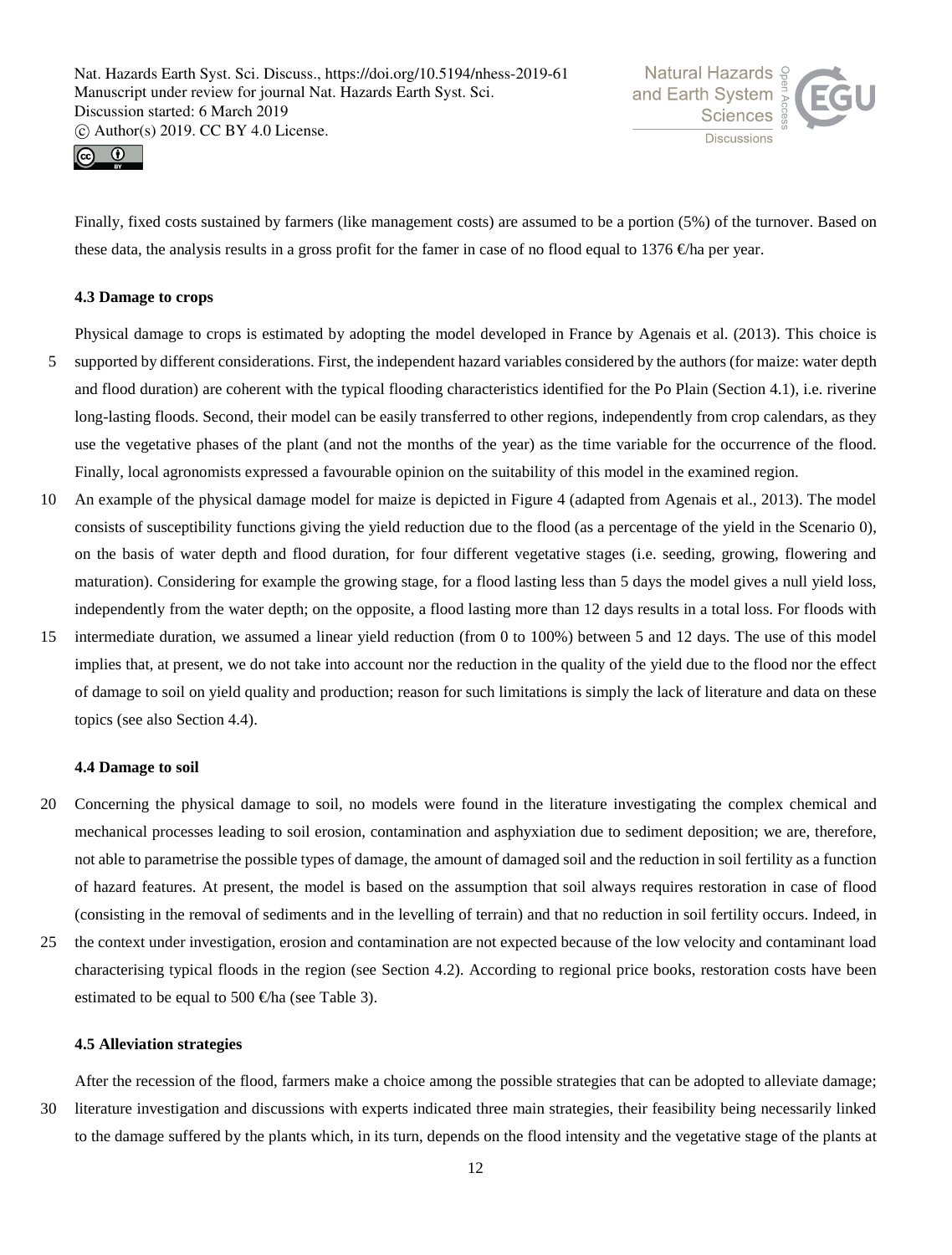



the occurrence of the flood: continuing the production, abandoning the production or reseeding. The strategy adopted by the farmer influences both yield reduction and production costs, because of cultivation practices which are additionally required or can be avoided when continuing or abandoning the production; such practices and related costs have been identified for the Po Plain, with the support of experts and regional price books (Table 3).



**Figure 4. Physical damage to maize as a function of vegetative stage, flood depth and duration (adapted from Agenais et al., 2013)**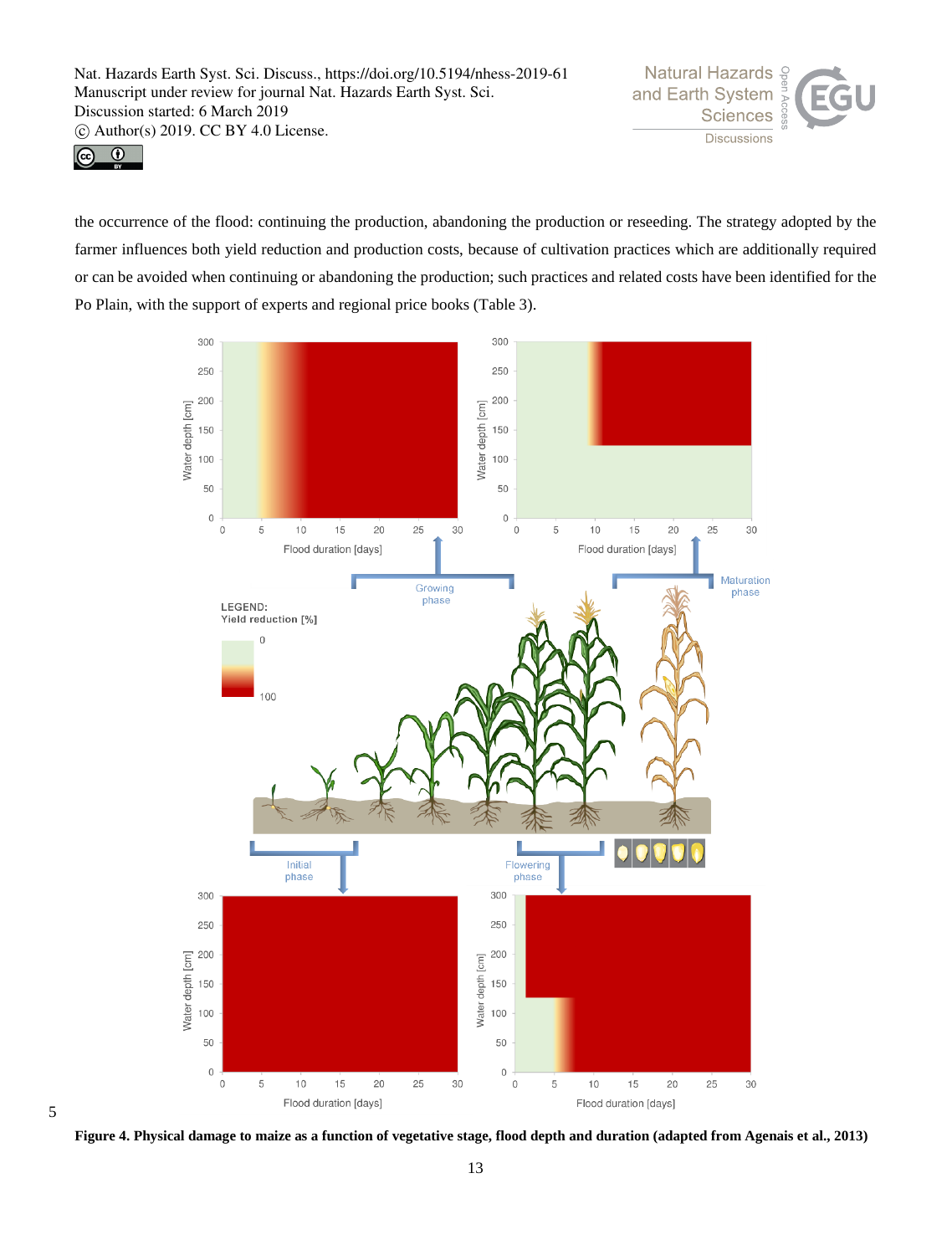phase

Maturation phase

September - **October** 

**Natural Hazards &** and Earth System Discussions



| Time of the<br>flood | <b>Vegetative</b><br>stage | <b>Alleviation</b><br>strategy | Yield<br>reduction<br>[%] | <b>Additional costs</b>                                    | €ha        | <b>Avoided costs</b>                                           | $\Theta$ ha       |
|----------------------|----------------------------|--------------------------------|---------------------------|------------------------------------------------------------|------------|----------------------------------------------------------------|-------------------|
| November -<br>March  | Bare field                 | Continuation                   | $\theta$                  | Soil restoring (sediment<br>removal and terrain levelling) | 500        |                                                                |                   |
| April - May<br>June  |                            | Abandoning                     | 100                       | Soil restoring (sediment<br>removal and terrain levelling) | 500        | Weeding and fertilising<br>Irrigation<br>Harvesting and drying | 387<br>110<br>783 |
|                      | Initial phase              | Reseeding                      | $\overline{0}$            | Soil restoring (sediment<br>removal and terrain levelling) | 500        |                                                                |                   |
|                      |                            |                                |                           | Strip till and fertilising<br>Seeds and reseeding          | 168<br>438 |                                                                |                   |
|                      |                            | Continuation                   | see Fig. 4                | Soil restoring (sediment<br>removal and terrain levelling) | 500        |                                                                |                   |
|                      | Growing                    | Abandoning                     | 100                       | Soil restoring (sediment<br>removal and terrain levelling) | 500        | Irrigation<br>Harvesting and drying                            | 110<br>783        |
|                      | phase                      |                                | $\overline{0}$            | Soil restoring (sediment<br>removal and terrain levelling) | 500        |                                                                |                   |
|                      |                            | Reseeding                      |                           | Strip till and fertilising<br>Seeds and reseeding          | 168<br>438 |                                                                |                   |
|                      | Flowering                  | Continuation                   | see Fig. 4                | Soil restoring (sediment<br>removal and terrain levelling) | 500        |                                                                |                   |
| July - August        | حممتك                      |                                |                           | $00$ is a second or $($ solimnated by $\frac{1}{2}$        |            | $L_{\text{max}} = L_{\text{max}}$                              | 55                |

**Table 3. Yield reduction and change in production costs for grain maize on the basis of damage alleviation strategy adopted by farmer**

Continuing the flooded crops is suggested when flood damage implies none or minor yield loss; in this case, yield reduction

 $\frac{500 \text{ resnormg}}{500}$  removal and terrain levelling)  $\frac{500}{500}$ 

Soil restoring (sediment<br>removal and terrain levelling) 500 Harvesting and drying 783

Fremoval and terrain levelling) 500 Harvesting and drying 783

Harvesting and drying

Abandoning 100 Soil restoring (sediment

Continuation see Fig. 4 Soil restoring (sediment

Abandoning 100 Soil restoring (sediment

- 5 is equivalent to that supplied by the physical model of Figure 4 as a function of hazard features, while additional costs are only due to soil restoring (see Section 4.4). Abandoning the production can be an option when flood damage is severe. This strategy always leads to a 100% yield reduction; soil restoration is still required, but some production costs can be avoided according to the time of the occurrence of the flood (i.e. remaining time to harvest). Reseeding is an alternative strategy to abandoning when flood damage is severe, but it is possible only until June, by using late maize crops. At present, our model adopts the
- 10 simplified assumption that late reseeding does not imply a yield reduction, neither in quantity nor in quality. In fact, the use of late crops generally implies a yield reduction with respect to traditional crops, reduction that increases as the time of reseeding approaches the maturation phase, and that varies with the different species of late crops. Given the high variability of yield loss with these two variables (i.e. time and species), a reference value was not identified in the literature neither in discussion with experts; still, analysts can set the right value for the context under investigation in the available spreadsheet. In terms of
- 15 production costs, beyond additional costs required to restore the flooded soil, reseeding implies further additional costs related to the preparation of the terrain, the purchase of new seeds and the seeding operations.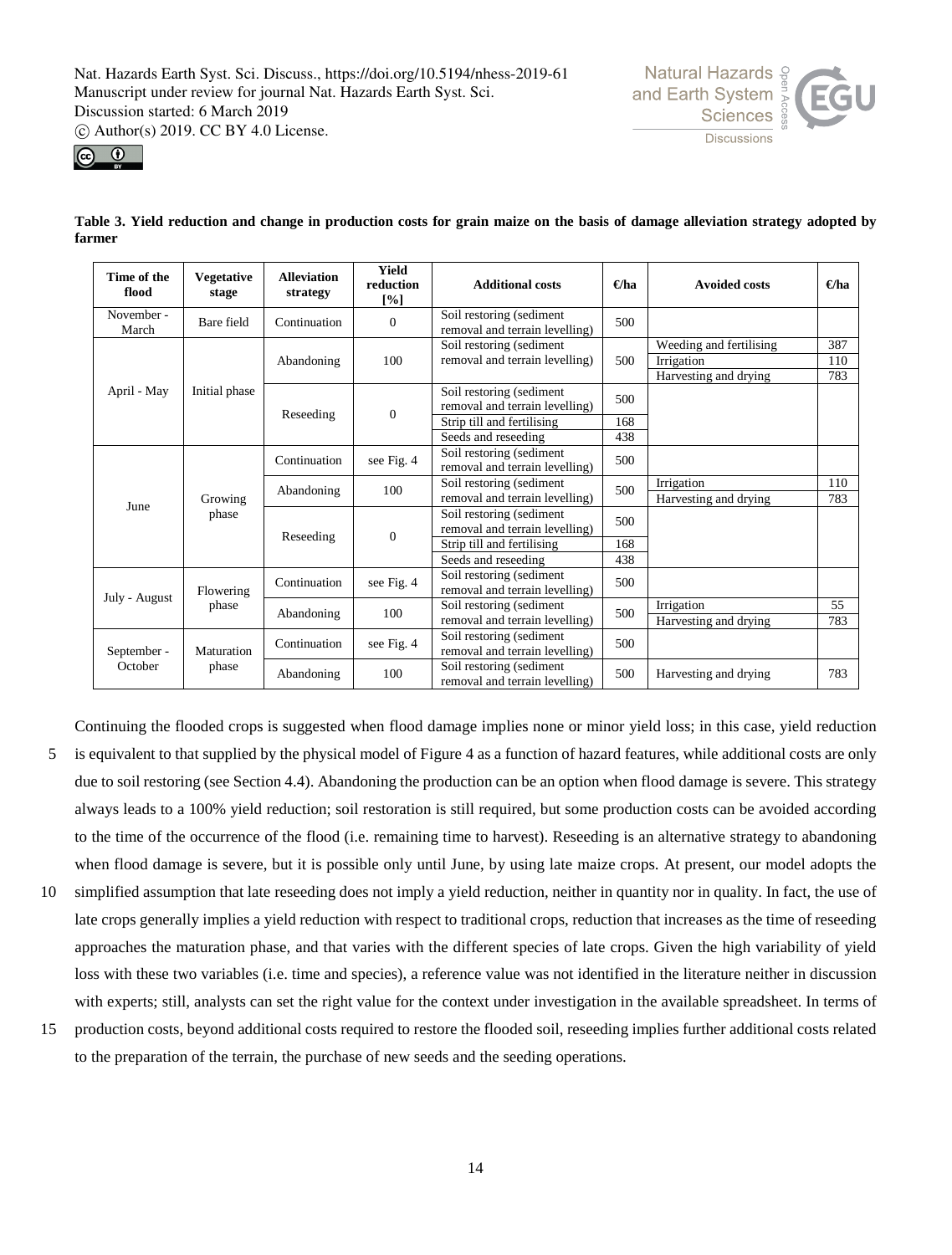



# **4.6 Damage estimation**

According to the conceptual model in Section 3 and assumptions described in the previous sub-sections, damage (D) is estimated for different times of occurrence of the flood (i.e. month), flood intensities (i.e. water depth and flood duration) and damage alleviation strategies, as the difference between ∆T and ∆PC:

 $5\quad D = D$  (month, water depth, flood duration, alleviation strategy) =  $\Delta T - \Delta PC$  (3)

In detail, ∆T and ∆PC are calculated on the basis of yield reduction and additional and avoided costs, as reported in Table 3 for maize. To be noted that, according to our model, absolute damage includes always costs related to soil restoration, which is required every time a flood occurs, irrespective of its intensity, the time of occurrence or the reaction of the farmer. All the other damage components depend, instead, on the four variables in Equation 3.

- 10 As an example of damage estimation, in Figure 5 we have reported changes in production costs and turnover for maize cultivation, for three different flood scenarios. More specifically, the value of the annual turnover and of cumulative production costs are reported for both Scenario 0 and the flood scenario under investigation, with respect to every alleviation strategy farmers can implement according to the intensity of the flood, its time of occurrence and the physical damage suffered by the plant. Differences of production costs and turnover between "flood" and "no flood" scenarios allow calculating the damage D
- 15 for the farmer.

The first scenario (Figure 5a) refers to a November flood. In this month, the plant is in the break stage, so no yield loss is expected for any flood intensity (Table 3). Farmers will then continue the production with additional costs limited to those required to restore the flooded soil for a total of 500  $\oplus$ ha (Table 3), which is the absolute damage sustained by farmers.

The second scenario (Figure 5b) refers to a flood in June, when the plant is in the growing stage. According to the physical

- 20 model described in Figure 4, in this phase damage depends only on flood duration, while water depth has no effect on it. Figure 5b refers to a 5 days flood which leads, as given by the physical model, to a yield reduction of 12.5%. Given the low physical damage, farmers can decide to continue the production or to reseed. In the first case (green line), the turnover decreases by 12.5% (due to yield reduction), while production costs increase due to additional costs for soil restoration, resulting in an absolute damage for the farmer equal to about 870  $\bigoplus$  fa. In the second case (blue line), no reduction in the turnover occurs
- 25 because reseeding would allow 100% of the yield, while additional production costs include both soil restoration and reseeding costs (Table 3), resulting in an absolute damage of 1106  $\bigoplus$ ha. Figure 5b shows that, although possible in theory, abandoning the production is not a reasonable choice because of the low physical damage: in this case, in fact, absolute damage equals 2568 €ha, due to a yield reduction of 100% (the only income for the farmer consists in the EU contributions for cultivation) against a saving of production costs of about 389  $\oplus$ ha.
- 30 At last, Figure 5c refers to a flood occurring in September; in this period (i.e. maturation phase of the plant), damage depends on both water depth and flood duration. Figure 5c refers in particular to a 10 days flood with a water depth above 1.30 m. According to the physical model (Figure 4), this flood scenario leads to a 50% yield loss. Farmers have then two choices.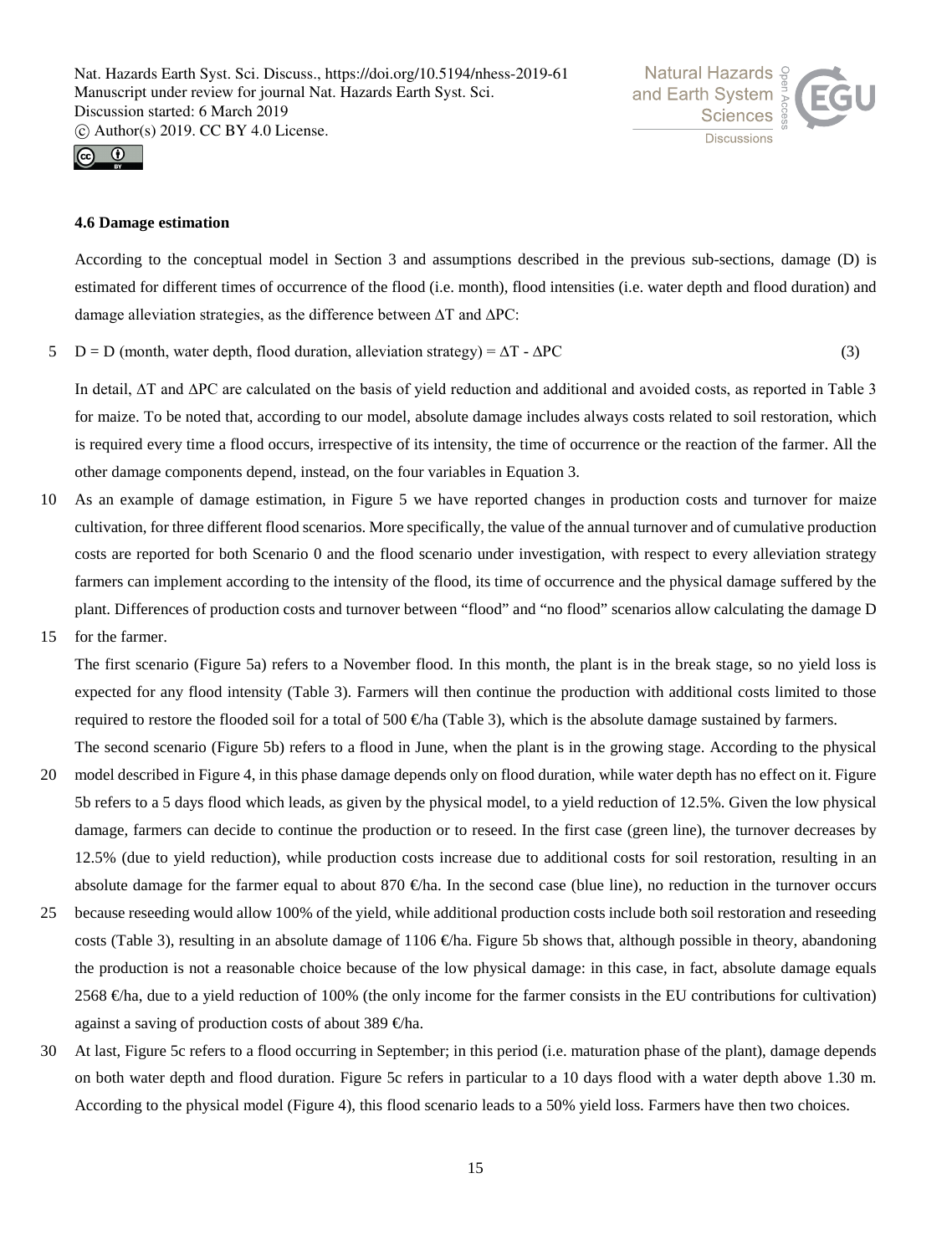









b) June flood (growing): any flood depth and 5 days duration (yield loss 12.5%)



c) September flood (maturation): flood depth > 1.30 m and 10 days duration (yield loss 50%)

**Figure 5. Distribution of cumulative production costs for grain maize during the year and annual turnover in the scenario 0 and in the case of a flood occurring in different months. Colours refers to the different possible strategies the farmer can adopt according to: the time of occurrence of the flood, intensity (water depth and duration) and physical damage.**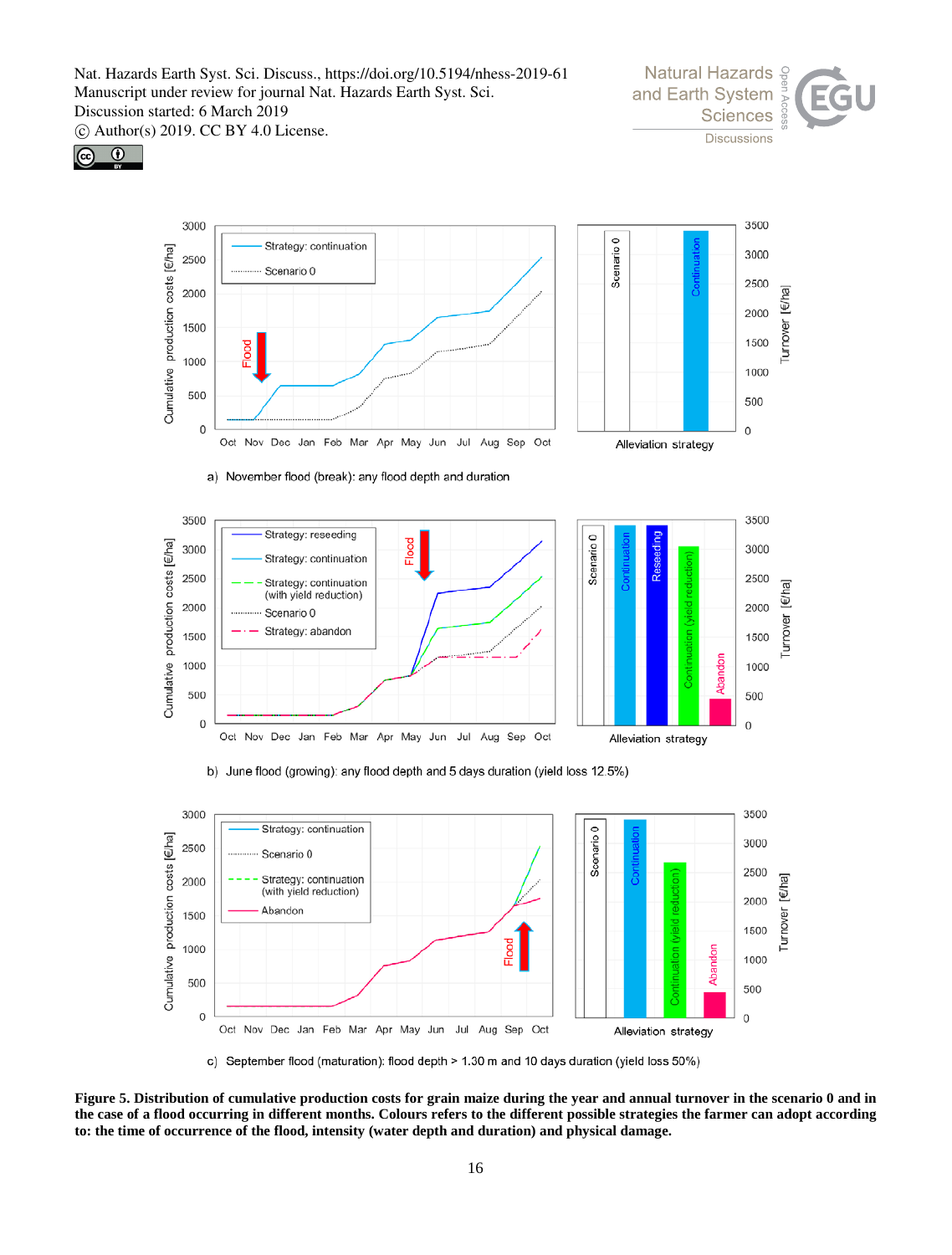



If production is continued the turnover decreases by 50% and additional costs are required to restore the flooded soil, resulting in an absolute damage equal to 1980 €ha. In case of abandoning, absolute damage equals 2677 €/ha, because of a yield reduction of 100% and saving of production costs of 283  $\oplus$ ha.

- Previous considerations can be repeated for the different months of the year and hazard scenarios. Figure 6 displays the 5 ensemble of the results of damage estimation for all the investigated cases, thus defining the AGRIDE-c model for the Po Plain, for grain maize crops. In particular, the figure reports the relative damage with respect to the gross profit in case of no inundation,  $d=D/GP_{\text{nofood}}$ , estimated by the model, for the different months of flood occurrence, flood intensities (i.e. water depth and flood duration) and damage alleviation strategies. The "dash" symbol means that the corresponding strategy cannot be adopted or is not reasonable in the flood scenario under investigation. For example, in the "bare field" season, reseeding is
- 10 not possible because of climatic reasons, nor it is continuation as no cultivation is in place; continuation does not make sense when a 100% yield loss is expected as in the "initial phase" or in the "flowering" stage when h≥ 1.3 m (see Figure 4); reseeding with late crops is possible only until June, etc. Equivalent tables for the other investigated crops are reported in the Supplement.

# **5 Discussion**

By enabling the estimation of the expected direct damage to crops in case of flood, AGRIDE-c is a powerful tool to increase 15 the comprehensiveness of present CBAs of risk mitigation strategies. Indeed, while costs estimation is based on quite consolidated practices, available flood damage models do not allow for a comprehensive estimation of avoided damage, including both direct and indirect damage to all exposed sectors (Meyer et al., 2013); as a consequence, CBAs are presently limited to the direct avoided damage to people and some exposed items (see e.g. Ballesteros-Cánovas et al., 2013; Saint-Geours et al., 2015; Meyer et al., 2013; Shreve and Kelman, 2014; Arrighi et al., 2018). On the opposite, the importance of developing 20 new and reliable models for comprehensive flood damage assessments has been highlighted in recent investigations of past flood events (Pitt, 2008; Jongman et al., 2012; Menoni et al., 2016), showing that losses to the different sectors weigh differently according to the type of the event and the affected territory. Still, as for other damage models, the variability of

use of the model not in absolute terms (i.e. to evaluate the effectiveness of a specific measure), but as a tool to compare among 25 several alternatives (Molinari et al. 2019).

parameters required by AGRIDE-c together with the limited availability of data for its validation (see Section 2) suggest the

- The development of AGRIDE-c and its implementation in the Po Plain highlighted that a thorough understanding and modelling of damage mechanisms to crops is also useful to orient farmers' behaviour towards more resilient practices. For example, for the context and crop investigated in the case study, Figure 6 highlights that abandoning the production is always the worst strategy, leading to a relative damage greater than 100% in any vegetative stage and for any flood intensity, due to
- 30 the combined effect of the total loss of the turnover (apart from EU contributions) and of the costs sustained by the farmer before the flood. On the other hand, when flood intensity implies significant yield loss, reseeding (if possible) must be preferred to continuation, limiting the relative damage to 80%.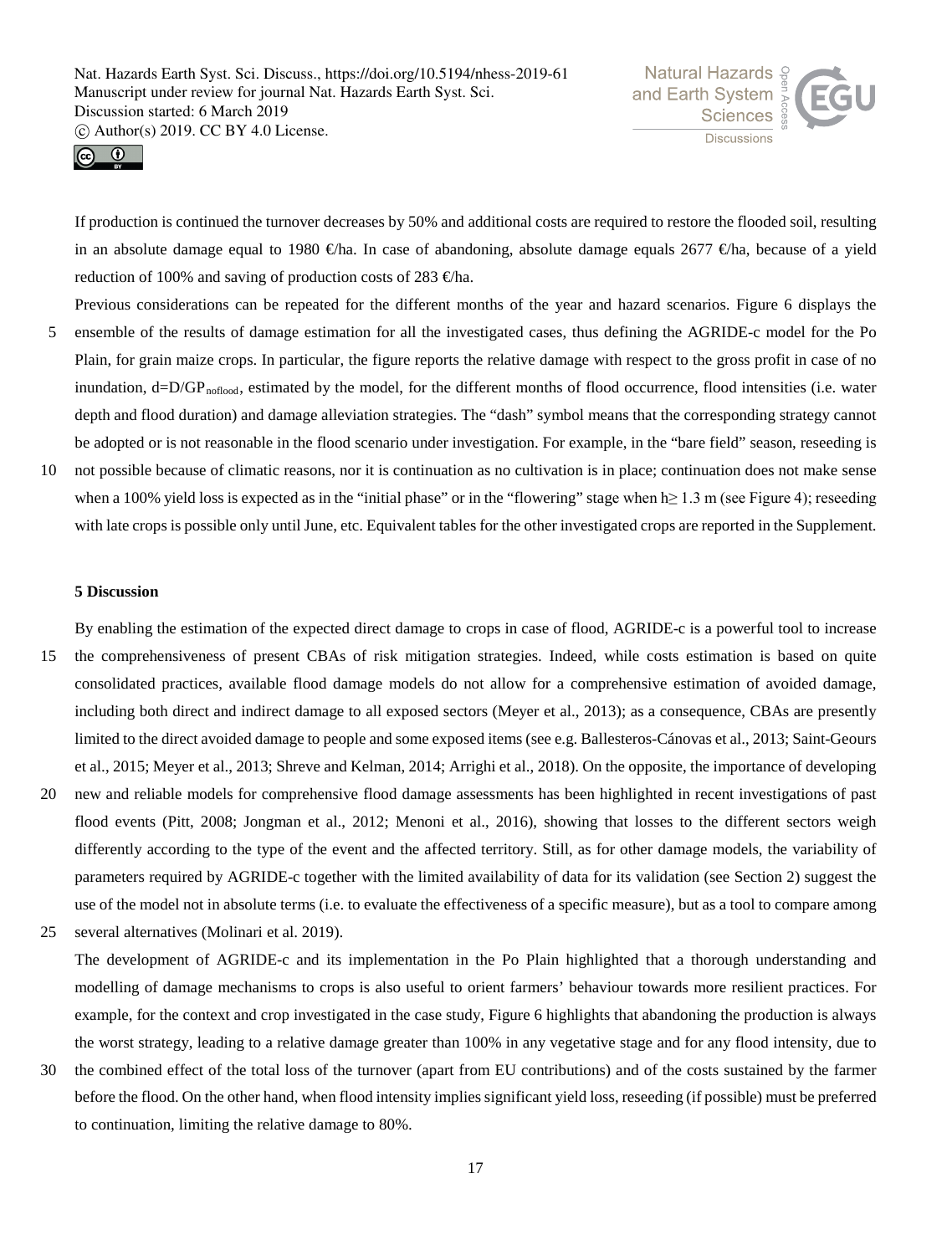



|               | Water depth | <b>Strategy</b> |                          | Flood duration [days]           |           |      |                          |                          |      |  |            |                |              |                          | <b>Water depth</b> | <b>Strategy</b> | <b>Flood duration [days]</b> |                          |        |           |                          |                |        |           |           |    |                          |
|---------------|-------------|-----------------|--------------------------|---------------------------------|-----------|------|--------------------------|--------------------------|------|--|------------|----------------|--------------|--------------------------|--------------------|-----------------|------------------------------|--------------------------|--------|-----------|--------------------------|----------------|--------|-----------|-----------|----|--------------------------|
|               | $< 130$ cm  |                 | $<$ 5                    | 5                               | 6         |      | $\overline{\phantom{a}}$ | 8                        | 9    |  | 10         | 11             | $>11$        |                          |                    | $\geq 130$ cm   |                              | $\leq 5$                 | 5      | 6         |                          | $\overline{7}$ | 8      | 9         | 10        | 11 | $>11$                    |
|               |             | $\mathsf{c}\,$  |                          |                                 |           |      |                          | 36%                      |      |  |            |                |              |                          |                    |                 | $\mathsf{c}$                 |                          |        |           |                          |                | 36%    |           |           |    |                          |
|               | Jan         | $\mathsf{r}$    | $\overline{\phantom{a}}$ |                                 |           |      |                          |                          |      |  |            | Jan            | r            | $\overline{\phantom{a}}$ |                    |                 |                              |                          |        |           |                          |                |        |           |           |    |                          |
|               |             | $\mathsf{a}$    | $\overline{\phantom{a}}$ |                                 |           |      |                          |                          |      |  |            |                |              | $\mathsf{a}$             |                    |                 |                              |                          |        | $\sim$    |                          |                |        |           |           |    |                          |
| Bare field    |             | $\mathsf{c}\,$  |                          | 36%                             |           |      |                          |                          |      |  |            |                |              | Bare field               |                    | $\mathsf{c}$    |                              |                          |        |           |                          | 36%            |        |           |           |    |                          |
|               | Feb         | r               | $\overline{\phantom{a}}$ |                                 |           |      |                          |                          |      |  |            |                |              | Feb                      | $\mathsf{r}$       |                 |                              |                          |        |           | $\overline{\phantom{a}}$ |                |        |           |           |    |                          |
|               |             | $\mathsf{a}$    |                          | $\overline{\phantom{a}}$<br>36% |           |      |                          |                          |      |  |            |                |              |                          |                    | $\mathsf{a}$    | $\sim$                       |                          |        |           |                          |                |        |           |           |    |                          |
|               |             | $\mathsf{c}$    |                          |                                 |           |      |                          |                          |      |  |            |                |              |                          | $\mathsf{C}$       |                 |                              |                          |        |           | 36%                      |                |        |           |           |    |                          |
|               | Mar         | r               | $\overline{\phantom{a}}$ |                                 |           |      |                          |                          |      |  |            |                |              |                          | Mar                | $\mathsf{r}$    |                              |                          |        |           |                          | $\sim$         |        |           |           |    |                          |
|               |             | $\mathsf{a}$    | $\overline{\phantom{a}}$ |                                 |           |      |                          |                          |      |  |            |                | $\mathsf{a}$ |                          |                    |                 |                              |                          | $\sim$ |           |                          |                |        |           |           |    |                          |
|               |             | $\mathsf{c}\,$  | $\sim$<br>80%            |                                 |           |      |                          |                          |      |  |            |                |              | $\mathsf{c}$             |                    |                 |                              |                          |        | $\sim$    |                          |                |        |           |           |    |                          |
|               | Apr         | r.              |                          |                                 |           |      |                          |                          |      |  |            |                |              | Apr                      | $\mathsf{r}$       |                 |                              |                          |        |           | 80%                      |                |        |           |           |    |                          |
|               |             | $\mathsf{a}$    |                          |                                 |           | 158% |                          |                          |      |  |            |                |              |                          |                    | $\mathsf{a}$    |                              |                          |        |           |                          | 158%           |        |           |           |    |                          |
| Initial phase |             | $\mathsf{c}$    |                          | $\mathcal{L}$                   |           |      |                          |                          |      |  |            | Initial phase  |              | $\mathsf{c}$             |                    |                 |                              |                          |        | $\bar{z}$ |                          |                |        |           |           |    |                          |
|               | May         | $\mathsf{r}$    | 80%                      |                                 |           |      |                          |                          |      |  |            |                |              | May                      | $\mathsf{r}$       |                 |                              |                          |        |           | 80%                      |                |        |           |           |    |                          |
|               |             | a               | 158%                     |                                 |           |      |                          |                          |      |  |            |                | $\mathsf{a}$ |                          |                    |                 |                              |                          |        | 158%      |                          |                |        |           |           |    |                          |
| Growing       |             | $\mathsf{c}$    | 36%                      | 63%                             | 90%       |      | 117%                     | 144%                     |      |  |            | 171% 198% 225% |              |                          | Growing            |                 | $\mathsf{c}$                 | 36%                      | 63%    | 90%       |                          | 117%           |        | 144% 171% | 198% 225% |    | $\overline{\phantom{a}}$ |
|               | Jun         | $\mathsf{r}$    | 80%                      |                                 |           |      |                          |                          |      |  |            |                | Jun          | $\mathsf{r}$             |                    |                 |                              |                          |        | 80%       |                          |                |        |           |           |    |                          |
|               |             | $\mathsf{a}$    | 187%<br>$\sim$           |                                 |           |      |                          |                          |      |  |            |                |              |                          | $\mathsf{a}$       | $\sim$          |                              |                          |        |           |                          | 187%           |        |           |           |    |                          |
|               |             | $\mathsf{c}$    | 36%                      | 90%                             | 144%      |      | 198%                     |                          |      |  | $\epsilon$ |                |              |                          |                    |                 | $\mathsf{c}$                 |                          |        |           |                          |                |        |           |           |    |                          |
|               | Jul         | r.              | $\sim$                   |                                 |           |      |                          |                          |      |  |            |                |              |                          |                    | Jul             | r                            |                          |        |           |                          |                | $\sim$ |           |           |    |                          |
| Flowering     |             | $\mathsf{a}$    | $\sim$                   |                                 |           |      |                          |                          | 191% |  |            |                |              |                          |                    |                 | $\mathsf{a}$                 |                          |        |           |                          |                | 191%   |           |           |    |                          |
|               |             | $\mathsf{c}\,$  | 36%                      | 90%                             | 144% 198% |      |                          |                          |      |  | $\sim$     |                |              |                          | Flowering          |                 | $\mathsf{c}$                 |                          |        |           |                          |                | $\sim$ |           |           |    |                          |
|               | Aug         | r               | $\overline{\phantom{a}}$ |                                 |           |      |                          |                          |      |  |            |                |              | Aug                      | $\mathsf{r}$       |                 |                              |                          |        |           | $\sim$                   |                |        |           |           |    |                          |
|               |             | $\mathsf{a}$    | $\sim$                   |                                 |           |      |                          |                          | 191% |  |            |                |              |                          |                    |                 | $\mathsf{a}$                 |                          |        |           |                          |                | 191%   |           |           |    |                          |
|               |             | $\mathsf{c}$    |                          |                                 |           |      |                          | 36%                      |      |  |            |                |              |                          |                    |                 | $\mathsf{c}$                 |                          |        | 36%       |                          |                |        | 90%       | 144% 198% |    | $\overline{\phantom{a}}$ |
|               | Sep         | r               |                          |                                 |           |      |                          | $\overline{\phantom{a}}$ |      |  |            |                |              |                          |                    | Sep             | $\mathsf{r}$                 |                          |        |           |                          |                | $\sim$ |           |           |    |                          |
|               |             | $\mathsf{a}$    |                          |                                 |           |      |                          | $\overline{\phantom{a}}$ |      |  |            |                |              |                          |                    |                 | $\mathsf{a}$                 |                          |        | $\sim$    |                          |                |        |           | 195%      |    |                          |
| Maturation    |             | $\mathsf{c}\,$  |                          |                                 |           |      |                          | 36%                      |      |  |            |                |              |                          | Maturation         |                 | $\mathsf{C}$                 |                          |        | 36%       |                          |                |        | 90%       | 144% 198% |    | $\sim$                   |
|               | Oct         | r               | $\overline{\phantom{a}}$ |                                 |           |      |                          |                          |      |  |            |                |              | Oct                      | $\mathsf{r}$       |                 |                              |                          |        |           | $\sim$                   |                |        |           |           |    |                          |
|               |             | $\mathsf{a}$    | $\overline{\phantom{a}}$ |                                 |           |      |                          |                          |      |  |            |                |              |                          | $\mathsf{a}$       |                 |                              | $\overline{\phantom{a}}$ |        |           |                          |                | 195%   |           |           |    |                          |
|               |             | c               |                          | 36%                             |           |      |                          |                          |      |  |            |                | $\mathsf{c}$ |                          |                    |                 |                              |                          | 36%    |           |                          |                |        |           |           |    |                          |
|               | Nov         | r               | $\overline{\phantom{a}}$ |                                 |           |      |                          |                          |      |  |            |                | Nov          | $\mathsf{r}$             |                    |                 |                              |                          |        | $\sim$    |                          |                |        |           |           |    |                          |
|               |             | $\mathsf{a}$    |                          |                                 |           |      |                          | $\overline{\phantom{a}}$ |      |  |            |                |              |                          |                    |                 | $\mathsf{a}$                 |                          |        |           |                          |                | $\sim$ |           |           |    |                          |
| Bare field    |             | $\mathsf{c}\,$  |                          |                                 |           |      |                          | 36%                      |      |  |            |                |              |                          | Bare field         |                 | $\mathsf{C}$                 |                          |        |           |                          |                | 36%    |           |           |    |                          |
|               | Dec         | $\mathsf{r}$    |                          |                                 |           |      |                          | $\overline{\phantom{a}}$ |      |  |            |                |              |                          |                    | Dec             | $\mathsf{r}$                 |                          |        |           |                          |                | $\sim$ |           |           |    |                          |
|               |             | a               | $\overline{\phantom{a}}$ |                                 |           |      |                          |                          |      |  |            |                |              |                          | a                  |                 |                              |                          |        |           | $\sim$                   |                |        |           |           |    |                          |

**Figure 6: Relative damage to maize crops (in case of minimum tillage) for the different combinations times of occurrence of the flood (i.e. month), flood intensities (i.e. water depth and flood duration) and damage alleviation strategies ("c"=continuation; "r"=reseeding; "a"=abandoning**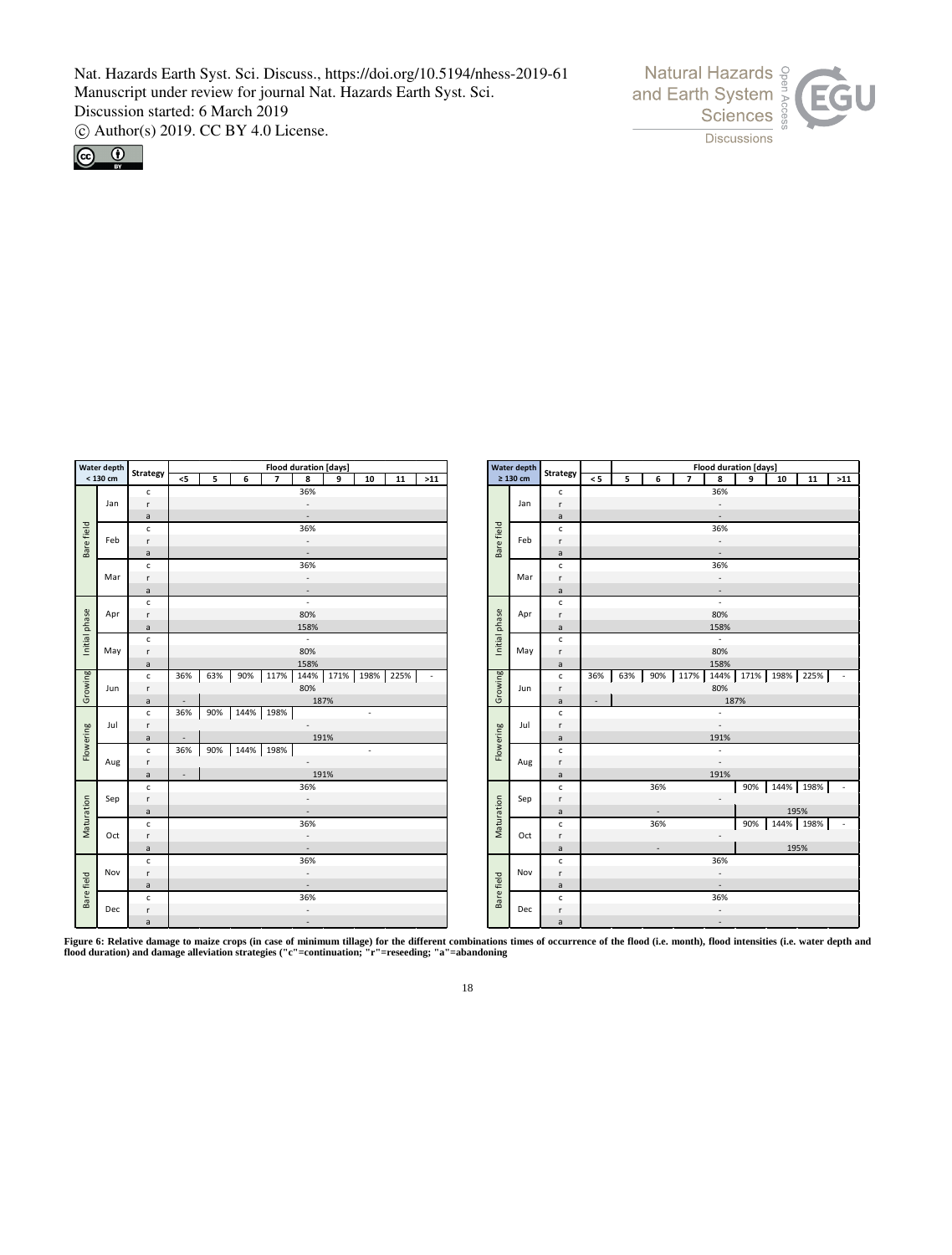



Another strength of the implemented approach is the possibility of investigating the effect on damage of possible changes in the physical and economic context in which the farm is located (or, in another terms, to perform a sensitivity analysis of input variables). For example, for maize, the model reveals that even a reduction of 10% of the yield in the Scenario 0 (with respect to the value adopted in the analysis) impacts the damage scenarios, leading to a relative damage greater than 100%, even in

- 5 the case of reseeding in April and June (Figure 7) and continuation in July and September (when yield loss is expected). The same occurs (not shown here) if the selling price decreases more than 12.5%, or EU contribution for the minimum tillage is not considered or production costs increase more than 10%; all of these scenarios are realistic in the context under investigation (i.e. lower yields have been observed in other regions of the Po Plain, prices and costs are highly variable, while only few farmers apply for EU contributions for the minimum tillage) highlighting, in particular, the importance of EU contributions
- 10 for damage alleviation.

From another perspective, the development of AGRIDE-c highlighted some challenges for the hydrology and the hydraulic community. In fact, application of the model requires a relatively detailed set of hazard input variables which are often not supplied in existing flood hazard maps (de Moel et al., 2009). Such knowledge would require a shift from traditional 1D steady hydraulic models to 2D unsteady hydraulic models - coupled with suitable sediment and contaminant transport models - in all

- 15 flood prone areas, which is not easily achievable in a short time, both for technical and economic constraints. Thus, rapid approximate methods for the estimation of hydraulic variables of interest must be developed (e.g. Scorzini et al., 2018). In addition, a further problem arises with respect to the estimation of the probability of occurrence of the different inundation scenarios. Given the importance of the time of the year, risk estimates should be based no more on annual probabilities, but on seasonal probabilities (Förster et al., 2008; Klaus et al., 2016; Morris and Hess, 1999; USACE, 1985); this would imply
- 20 changing present conceptualisation of flood return periods. It is worth noting that the key role played by the time of the event affects also the identification of crops of interest, that should take into account which crops are actually in place when the event occurs. In fact, because of rotation techniques, it may happen that several different crops can exist on the same plot at different times of the year.



25 **Figure 7. Distribution of cumulative production costs for grain maize during the year and annual turnover in the scenario 0 and in the case of a flood occurring in June, in case of reseeding (blue) and September, in case of continuation (green). The figure compares the situation related to the baseline scenario 0 and the scenario 0 with a yield reduction of 10%**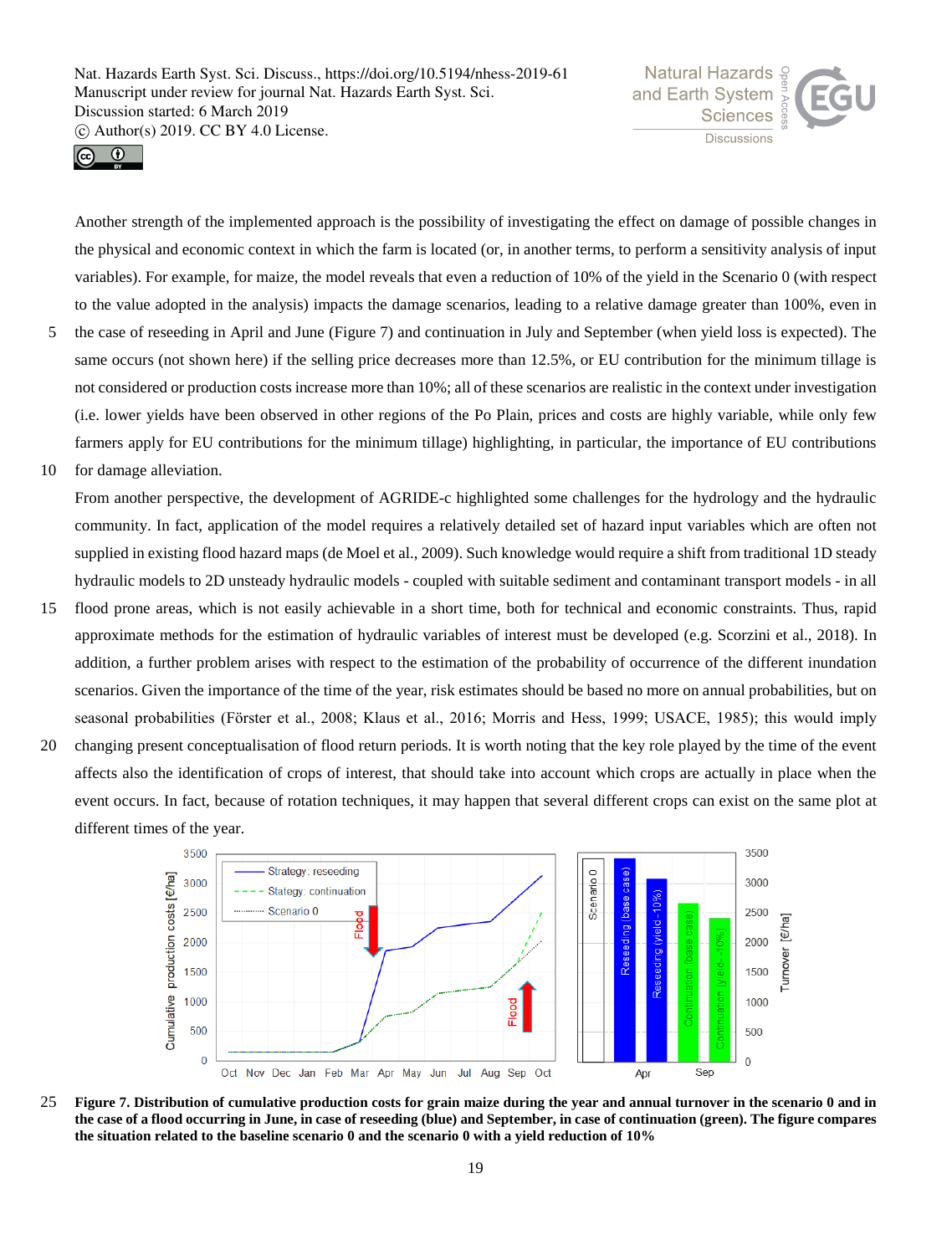



# **6 Conclusions**

This paper presented AGRIDE-c, a conceptual model for assessing flood damage to crops and its implication for farmers. The model has been then exemplified in the Po Plain – North of Italy, for which a spreadsheet (partly customizable by users) for the calculation of damage has been also developed.

- 5 According to authors' knowledge, AGRIDE-c represents the first attempt to organise all the available knowledge on flood damage to crops in a usable and consistent tool (i.e. the model integrates physical and economic approaches) that can be implemented to guide the flood damage assessment process, in different geographical and economic contexts. This aspect is the main strength of the model, given the fragmented and not consolidated literature on the topic. On the other hand, the development of the model highlighted different challenges that the scientific community still needs to face in order to allow
- 10 reliable estimations of flood damage to crops. Indeed, the exercise carried out for the Po Plain pointed out that further investigations on the modelling of damage mechanisms are required to fully implement AGRIDE-c in a specific context: at present, (over)simplifications are made, for instance, regarding the physical damage to soil and its effect on crops or the influence of flood intensity on yield quality reduction.

Despite current limitations, the case study demonstrates the usability of the conceptual model; at the same time, it represents

- 15 an example of how the model can be adapted to different geographical or economic contexts, given that all the assumptions and hypotheses made in the sub-models are clearly described; importantly, the model is based on the vegetative cycle of the crops, allowing its transferability to contexts characterised by different crop calendars or climate conditions. Finally, according to our knowledge, the model represents the first tool for the estimation of flood damage to crops in the Italian context, and in particular in the Po Plain region.
- 20 Further research efforts will be focused on three directions: (i) a better understating of damage mechanisms, (ii) the validation of the model, even for other contexts of implementation and (iii) the extension of the model to the other components of a farm. Indeed, while most of the available literature on flood damage to agriculture focuses on crops (Table 1), comprehensive flood damage assessments would require considering all the damageable components of a farm, being perennial plants, soil, livestock, stock, equipment and machineries, buildings, permanent equipment and farm roads (Brémond et al., 2013;
- 25 Posthumus et al., 2009; Morris and Brewin, 2014).

## **Acknowledgements**

This work has been funded by Fondazione Cariplo, within the project "Flood-IMPAT+: an integrated meso & micro scale procedure to assess territorial flood risk".

## 30

# **Author Contributions**

Conceptualization, D.M., A.R.S. and F.B.; Methodology, D.M., A.R.S., F.B. and A.G.; Data Management, D.M., A.R.S. and A.G.; Analysis, D.M., A.R.S. and A.G.; Investigation of the results, D.M., A.R.S. and F.B.; Development of the spreadsheet, A.G., Writing – Original Draft, D.M.; Writing - Review, D.M., A.R.S., and F.B.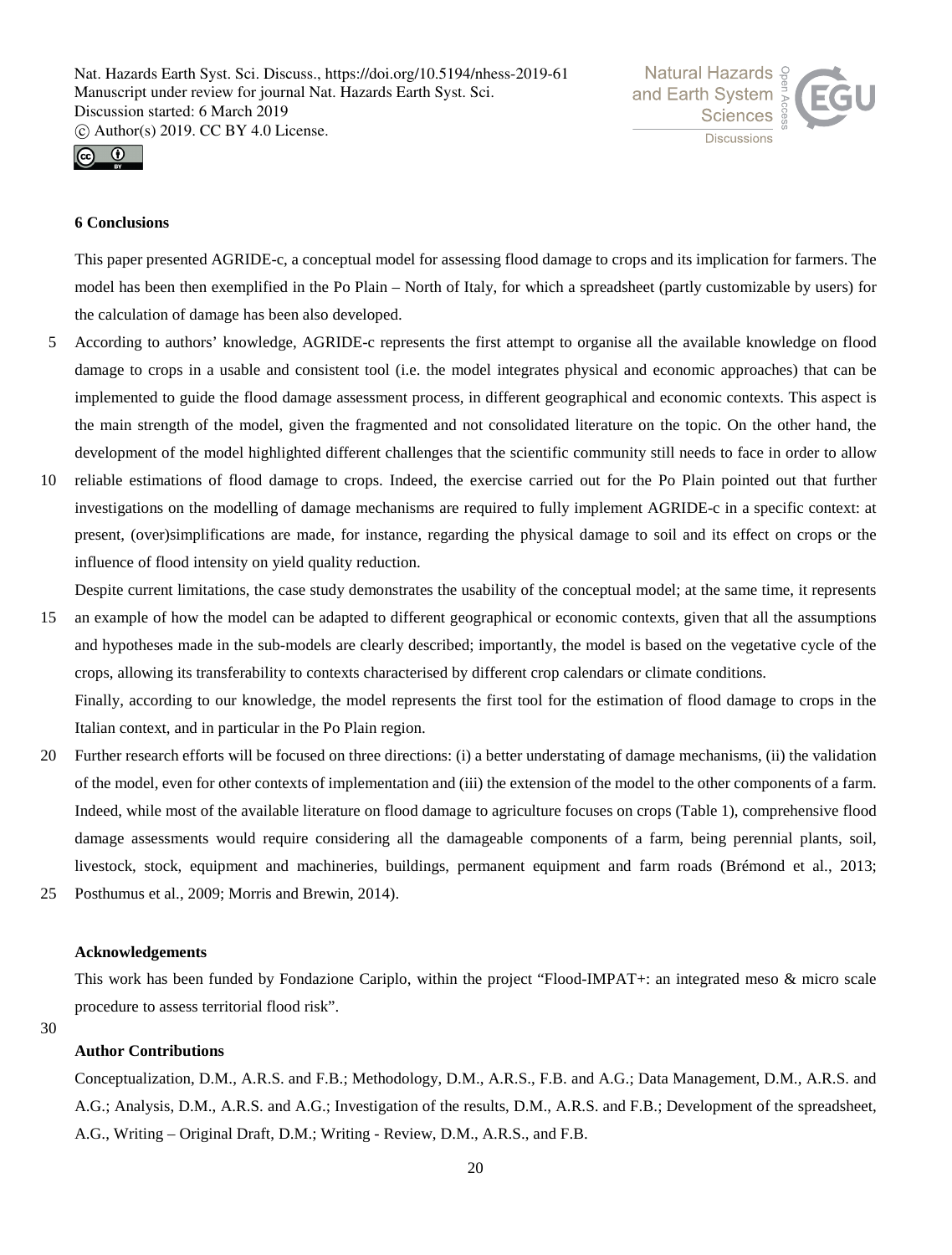



# **Competing interests**

The authors declare that they have no conflict of interest

# **References**

Agenais A.L., Grelot F., Brémond P., Erdlenbruch K., Dommages des inondations au secteur agricole. Guide 5 méthodologique et fonctions nationales, IRSTEA, UMR G-EAU «Gestion de l'Eau, Acteurs et Usages», Montpellier, France, 2013

Araki, H., Hossain, M.A., Takahashi, T, Waterlogging and hypoxia have permanent effects on wheat root growth and respiration. *Journal of Agronomy and Crop Science*, *198*(4), 264-275. doi: 10.1111/j.1439-037X.2012.00510.x

Arrighi C., Rossi L., Trasforini E., Rudari R., Ferraris L., Brugioni M., Franceschini S., Castelli F., Quantification of flood 10 risk mitigation benefits: A building-scaledamage assessment through the RASOR platform, Journal of Environmental Management 207:92-104, 2018. doi: 10.1016/j.jenvman.2017.11.017

AdBPo (Autorità di Bacino del Fiume Po), Rapporto sulla piena del novembre 2002 in Lombardia – Fiumi Lambro e Adda Sottolacuale, Parma, Italy, 2003

AdBPo (Autorità di Bacino del Fiume Po), Studio di fattibilità della sistemazione idraulica del fiume Adda nel tratto da

15 Olginate alla confluenza in Po, del fiume Brembo nel tratto da Lenna alla confluenza in Adda, del fiume Serio nel tratto da Parre alla confluenza in Adda, Parma, Italy, 2004

Ballesteros-Cánovas J.A., Sanchez-Silva M., Bodoque J.M., Díez-Herrero A., An Integrated Approach to Flood Risk Management: A Case Study of Navaluenga (Central Spain), Water Resources Management, 27:3051–3069, 2013. doi: 10.1007/s11269-013-0332-1

20 Brémond P., Grelot F., Agenais A.L., Review Article: Economic evaluation of flood damage to agriculture – review and analysis of existing methods, Natural Hazards and Earth System Sciences, 13:2493–2512, 2013. doi:10.5194/nhess-13-2493- 2013

Cammerer H., Thieken A. H., Lammel J., Adaptability and transferability of flood loss functions in residential areas, Nat. Hazards Earth Syst. Sci., 13, 3063-3081, 2013. doi: 10.5194/nhess-13-3063-2013.

25 Citeau J.M., A New Flood Control Concept in the Oise Catchment Area: Definition and Assessment of Flood Compatible Agricultural Activities, FIG Working Week, April 13-1, Paris, France, 2003.

de Moel H., van Alphen J., Aerts J.C.J.H., Flood maps in Europe – methods, availability and use, Natural Hazards and Earth System Sciences, 9, 289-301, 2009. doi: 10.5194/nhess-9-289-2009

Dutta D., Herath S., Musiake K., A mathematical model for flood loss estimation. Journal of Hydrology, 277:24–49, 2003. 30 doi: 10.1016/S0022-1694(03)00084-2

Fӧrster S., Kuhlmann B., Lindenschmidt K.-E., and Bronstert A., Assessing flood risk for a rural detention area, Natural Hazards and Earth System Sciences, 8:311–322, 2008. doi: 10.5194/nhess-8-311-2008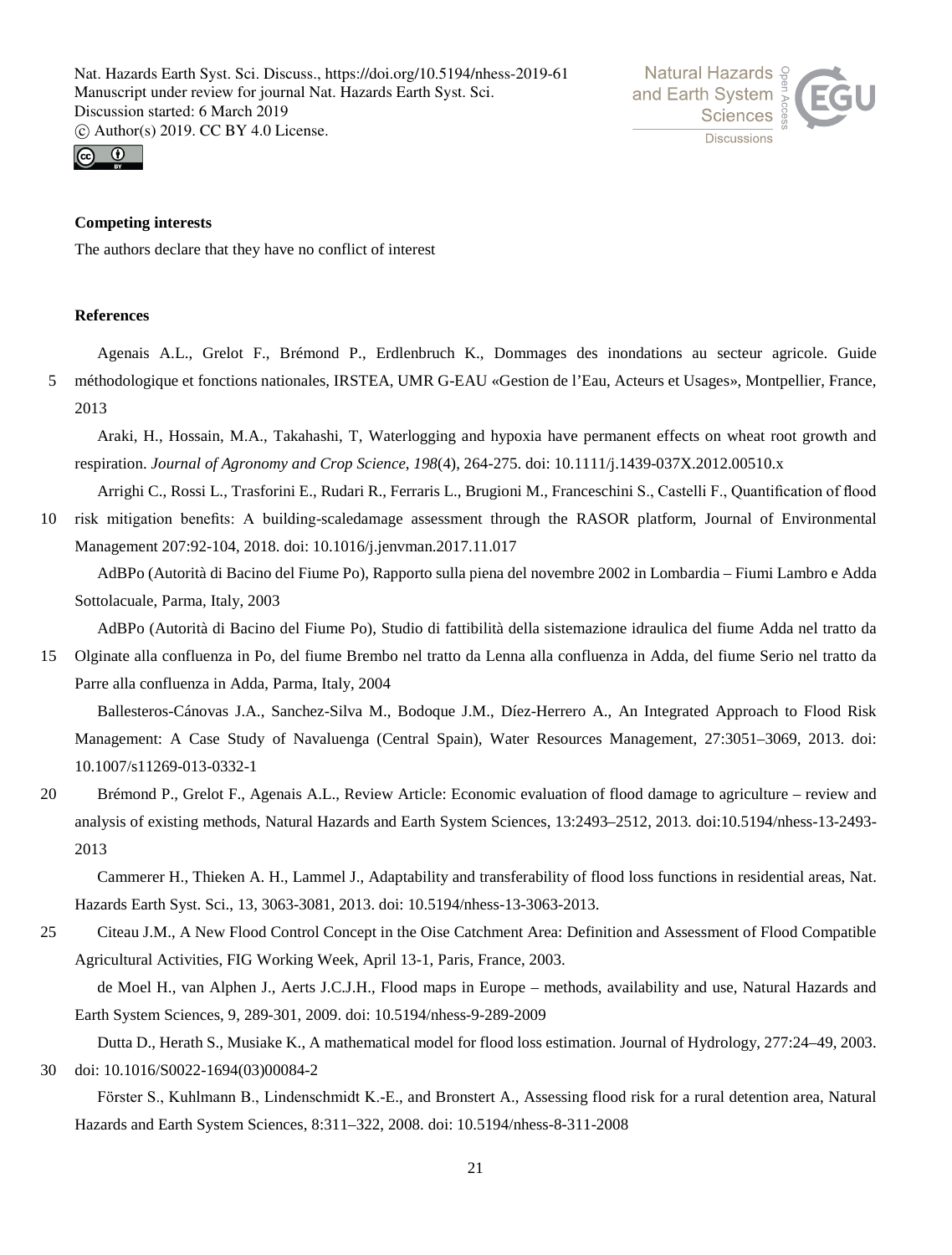



Guida R.J., Remo J.W.F.b , Secchi S., Tradeoffs of strategically reconnecting rivers to their floodplains: The case of the Lower Illinois River (USA), Science of the Total Environment 572:43–55, 2016. doi: 10.1016/j.scitotenv.2016.07.190

Hoes O., Schuurmans W., "Flood standards or risk analyses for polder management in the Netherlands." Irrigation and Drainage 55(S1): S113-S119, 2006

5 Hussain S.G., Decision Support System for Assessing Rice Yield Loss from Annual Flooding in Bangladesh, PhD Dissertation, University of Hawaii - UMI Company, USA, 1996.

Jongman B., Kreibich H., Apel H., Barredo J.I., Bates P.D., Feyen L., Gericke A., Neal J., Aerts J. C. J. H., Ward P. J., Comparative flood damage model assessment: towards a European approach, Natural Hazards and Earth System Sciences, 12:3733–3752, 2012. doi: 10.5194/nhess-12-3733-2012

10 Jonkman S.N., Brinkhuis-Jak M., Kok M., Cost benefit analysis and flood damage mitigation in the Netherlands, HERON, 49(1), 2004

Klaus S., Kreibich H., Merz B., Kuhlmann B., Schröter K., Large-scale, seasonal flood risk analysis for agricultural crops in Germany, Environ Earth Sci, 75: 1289, 2016. doi: 10.1007/s12665-016-6096-1.

- Kok M., Huizinga H.J., Vrouwenvelder, A.C.W.M., Barendregt A., Standard Method 2004 Damage and Casualties 15 Caused by Flooding, DWW-2005-009, RiJkswaterstaat, The Netherlands, 2005
	- Massarutto A., De Carli A. Two birds with one stone: Improving ecological quality and flood protection through river restoration, Economics and policy of energy and the environment, 1: 117-145, 2014. doi: 10.3280/EFE2014-001005

Mechler R. Reviewing estimates of the economic efficiency of disaster risk management: opportunities and limitations of using risk-based cost–benefit analysis, Natural Hazards 81: 2121-2147, 2016. doi: 10.1007/s11069-016-2170-y

20 Menoni S., Molinari D., Ballio F., Minucci G., Atun F., Berni N., Pandolfo C. Flood damage: a model for consistent, complete and multi-purpose scenarios, Natural Hazards and Earth System Sciences, 16:2783-2797, 2016. doi: 10.5194/nhess-16-2783-2016

Meyer, V., Becker, N., Markantonis, V., Schwarze, R., van den Bergh, J. C. J. M., Bouwer, L. M., Bubeck, P., Ciavola, P., Genovese, E., Green, C., Hallegatte, S., Kreibich, H., Lequeux, Q., Logar, I., Papyrakis, E., Pfurtscheller, C., Poussin, J.,

25 Przyluski, V., Thieken, A. H., and Viavattene, C., Review article: Assessing the costs of natural hazards – state of the art and knowledge gaps, Natural Hazards and Earth System Sciences, 13:1351–1373, 2013. doi: 10.5194/nhess-13-1351-2013 Molinari D., De Bruijn K., Castillo-Rodríguez J.T., Aronica G.T., Bouwer L.M., Validation of flood risk models: Current

practice and possible improvements, International Journal of Disaster Risk Reduction, 33: 441-44, 2019, https://doi.org/10.1016/j.ijdrr.2018.10.022

30 Morris J., Hess T.M., Agricultural flood alleviation benefit assessment: a case study, Journal of agricultural economics, 39(3): 402-412, 1988. doi: 10.1111/j.1477-9552.1988.tb00600.x

Morris J., Brewin P., The impact of seasonal flooding on agriculture: the spring 2012 floods in Somerset, England, Journal of Flood Risk Management, 7: 128-140, 2014. doi: 10.1111/jfr3.12041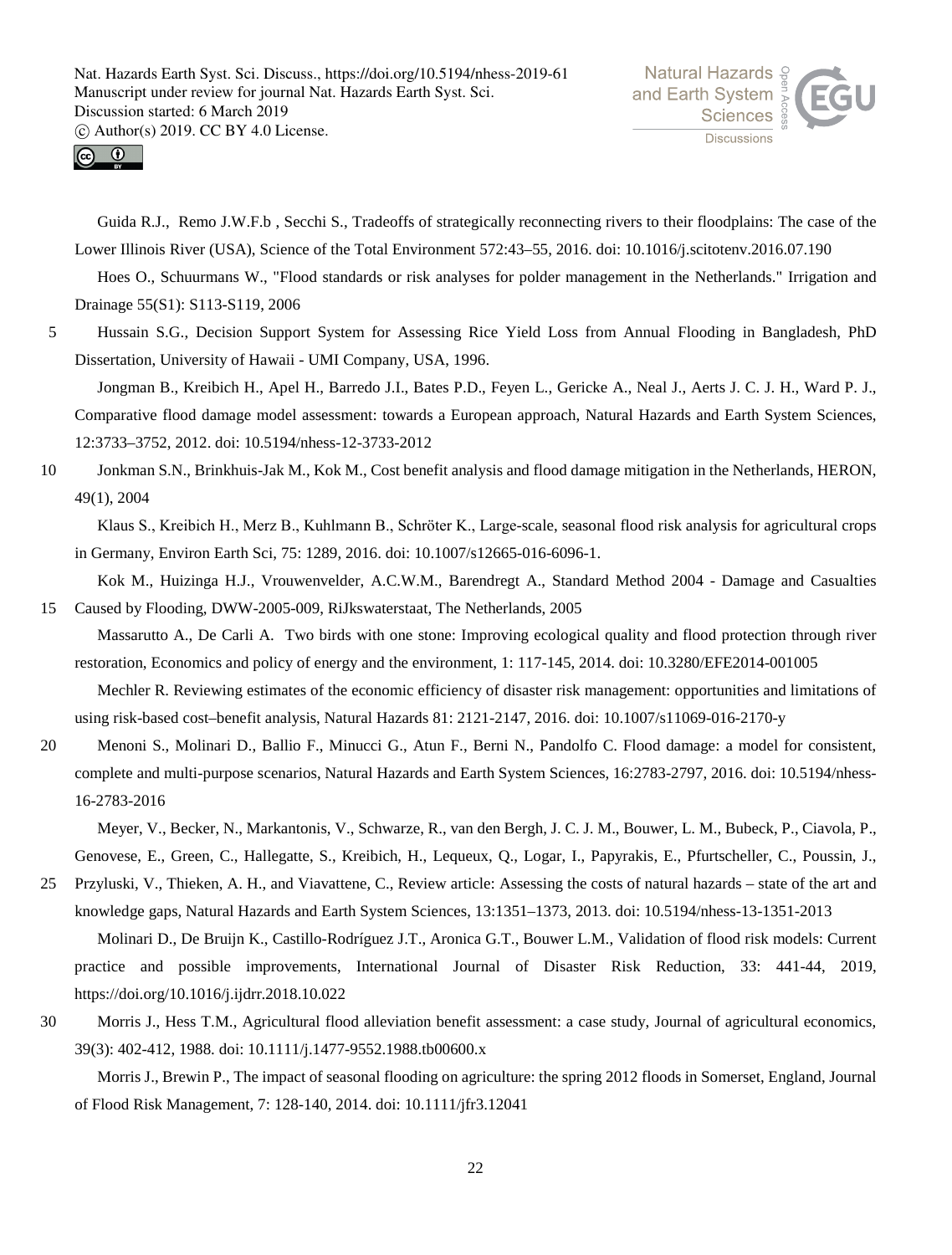



Pangapanga, P.I., Jumbe, C.B., Kanyanda, S., Thangalimodzi, L. Unravelling strategic choices towards droughts and floods' adaptation in Southern Malawi. *International journal of disaster risk reduction*, *2*, 57-66, 2012. doi: 10.1016/j.ijdrr.2012.08.002

Pitt, M., The Pitt review: learning lessons from the 2007 floods, 2008. available at: http:// 5 webarchive.nationalarchives.gov.uk, last access: 20 June 2018

Pivot J.M., Martin P. Farms adaptation to changes in flood risk: a management approach. *Journal of Hydrology*, 267(1-2), 12-25, 2002. doi: 10.1016/S0022-1694(02)00136-1.

Posthumus, H., Morris, J., Hess, T. M., Neville, D., Phillips, E., Baylis, A., Impacts of the summer 2007 floods on agriculture in England. Journal of Flood Risk Management, 2(3), 182-189, 2009. doi: 10.1111/j.1753-318X.2009.01031.x

10 Rao, R., Li, Y., Management of flooding effects on growth of vegetable and selected field crops. *HortTechnology*, *13*(4), 610-616, 2003.

Read Sturgess and Associate, Rapid Appraisal Method (RAM) for floodplain Management, Department of Natural Resources and Environment, State of Victoria, Australia, 2000

Ren, B., Zhang, J., Dong, S., Liu, P., Zhao, B., Effects of duration of waterlogging at different growth stages on grain

15 growth of summer Maize (Zea mays L.) under field conditions. Journal of Agronomy and Crop Science, 202(6), 564-575, 2016. doi: 10.1111/jac.12183

Rossetti S., Cella O.W., Lodigiani V., Studio idrologico idraulico del tratto di fiume Adda inserito nel territorio comunale, Comune di Lodi, Lodi, Italy, 2010

Saint-Geours N., Grelot F., Bailly J.S., Lavergne C., Ranking sources of uncertainty in flood damage modelling: a case 20 study on the cost-benefit analysis of a flood mitigation project in the Orb Delta, France, Journal of Flood Risk Management 8:161–176, 2015. doi: 10.1111/jfr3.12068

Scorzini A.R., Radice A., Molinari D. A New Tool to Estimate Inundation Depths by Spatial Interpolation (RAPIDE): Design, Application and Impact on Quantitative Assessment of Flood Damages. *Water*, *10,* 1805, 2018. doi: 10.3390/w10121805.

25 Setter, T.L., Waters, I., Review of prospects for germplasm improvement for waterlogging tolerance in wheat, barley and oats. Plant and Soil, 253(1), 1-34, 2003. doi: 10.1023/A:1024573305997

Shrestha B.B., Okazumi T., Tanaka S., Sugiura A., Kwak Y., Hibino S., (2013). Development of Flood Vulnerability Indices for Lower Mekong Basin in Cambodian Floodplain. Journal of Japan Society of Civil Engineers, Ser. B1 (Hydraulic Engineering), 69(4), I-1-6.

30 Shreve C.M., Kelman I., Does mitigation save? Reviewing cost-benefit analyses of disaster risk reduction, International Journal of Disaster Risk Reduction, 10:213-235, 2014. doi: 10.1016/j.ijdrr.2014.08.004

U.S. Army Corps of Engineers (USACE), AGDAM Agricultural Flood Damage Analysis - User's Manual (Provisional), 1985: available at: http://www.hec.usace.army.mil/